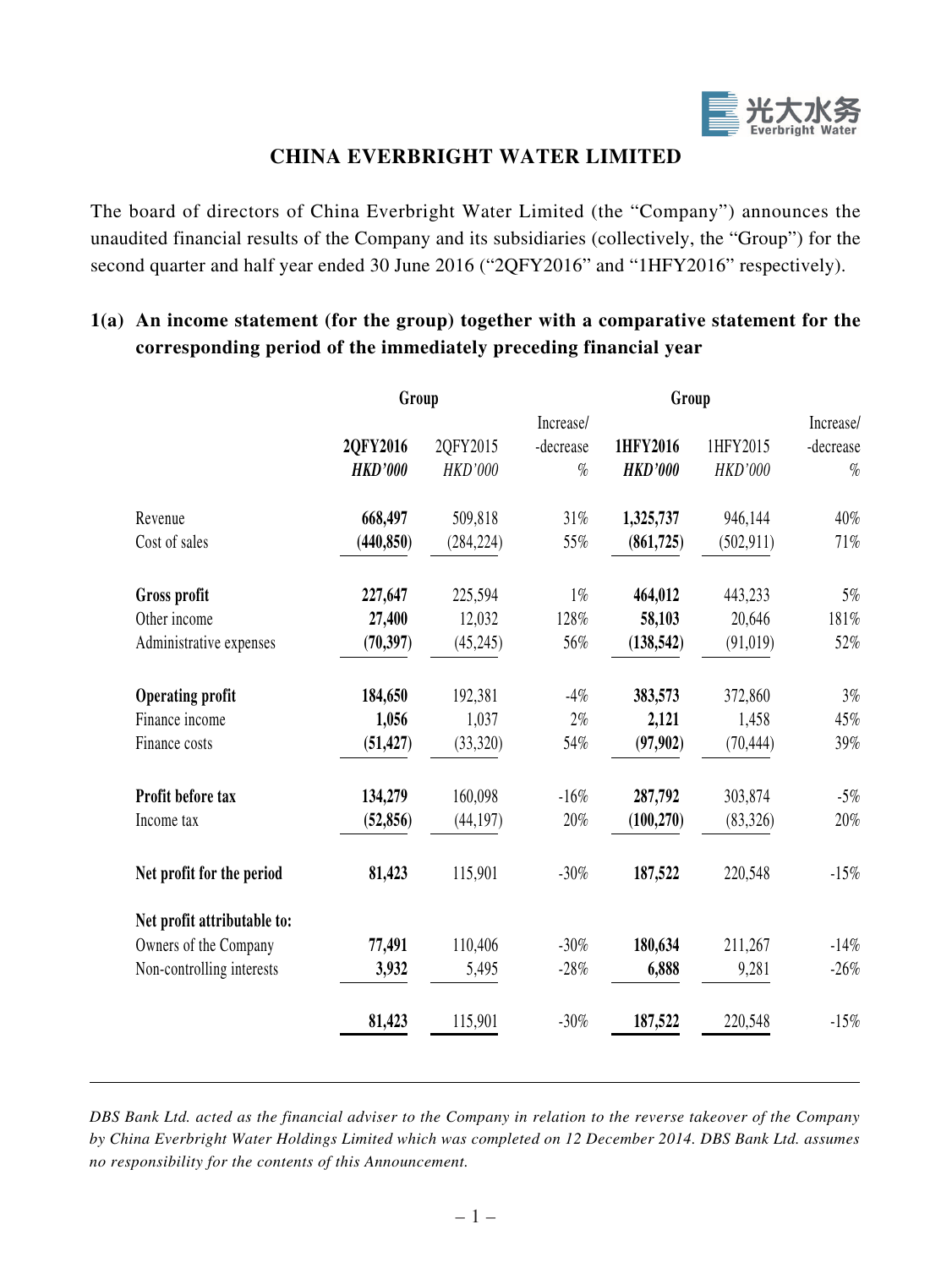|                                                               | Group          |                |            | Group          |                |            |  |
|---------------------------------------------------------------|----------------|----------------|------------|----------------|----------------|------------|--|
|                                                               |                |                | Increase/  |                | Increase/      |            |  |
|                                                               | 2QFY2016       | 2QFY2015       | -decrease  | 1HFY2016       | 1HFY2015       | -decrease  |  |
|                                                               | <b>HKD'000</b> | <b>HKD'000</b> | $\%$       | <b>HKD'000</b> | <b>HKD'000</b> | $\%$       |  |
| Net profit for the period                                     | 81,423         | 115,901        | $-30%$     | 187,522        | 220,548        | $-15%$     |  |
| Other comprehensive income:<br>- Foreign currency translation |                |                |            |                |                |            |  |
| differences                                                   | (117, 243)     | (2,096)        | $-5,494\%$ | (116, 165)     | 2,617          | $-4,539\%$ |  |
| <b>Total comprehensive income</b>                             |                |                |            |                |                |            |  |
| for the financial period                                      | (35, 820)      | 113,805        | $-131%$    | 71,357         | 223,165        | $-68\%$    |  |
| <b>Total comprehensive income</b><br>attributable to:         |                |                |            |                |                |            |  |
| Owners of the Company                                         | (37, 052)      | 108,592        | $-134%$    | 67,182         | 213,611        | $-69\%$    |  |
| Non-controlling interests                                     | 1,232          | 5,213          | $-76%$     | 4,175          | 9,554          | $-56\%$    |  |
|                                                               | (35, 820)      | 113,805        | $-131%$    | 71,357         | 223,165        | $-68%$     |  |

Profit from operating activities is derived after charging the following items:

|                                                | Group          |                |           |                |                |           |  |
|------------------------------------------------|----------------|----------------|-----------|----------------|----------------|-----------|--|
|                                                |                |                | Increase/ |                | Increase/      |           |  |
|                                                | 2QFY2016       | 2QFY2015       | -decrease | 1HFY2016       | 1HFY2015       | -decrease |  |
|                                                | <b>HKD'000</b> | <b>HKD'000</b> | $\%$      | <b>HKD'000</b> | <b>HKD'000</b> | $\%$      |  |
| Depreciation                                   | 2,914          | 5,271          | $-45%$    | 6,702          | 10,020         | $-33\%$   |  |
| Amortisation of intangible assets <sup>1</sup> | 19,815         | 13,526         | 46%       | 39,943         | 26,805         | 49%       |  |
| Interest expenses on:                          |                |                |           |                |                |           |  |
| related party bank borrowings                  | 640            | 763            | $-16%$    | 1,345          | 2,437          | $-45\%$   |  |
| other bank borrowing and                       |                |                |           |                |                |           |  |
| notes payable                                  | 48,154         | 29,053         | 66%       | 91,242         | 60,601         | $51\%$    |  |
| amounts due to                                 |                |                |           |                |                |           |  |
| group companies                                | 2,633          | 3,504          | $-25%$    | 5,315          | 7,406          | $-28\%$   |  |

1 The increase in amortisation of intangible assets was mainly arising from the acquisition of Dalian Dongda Water Co., Ltd. ("Dalian Dongda").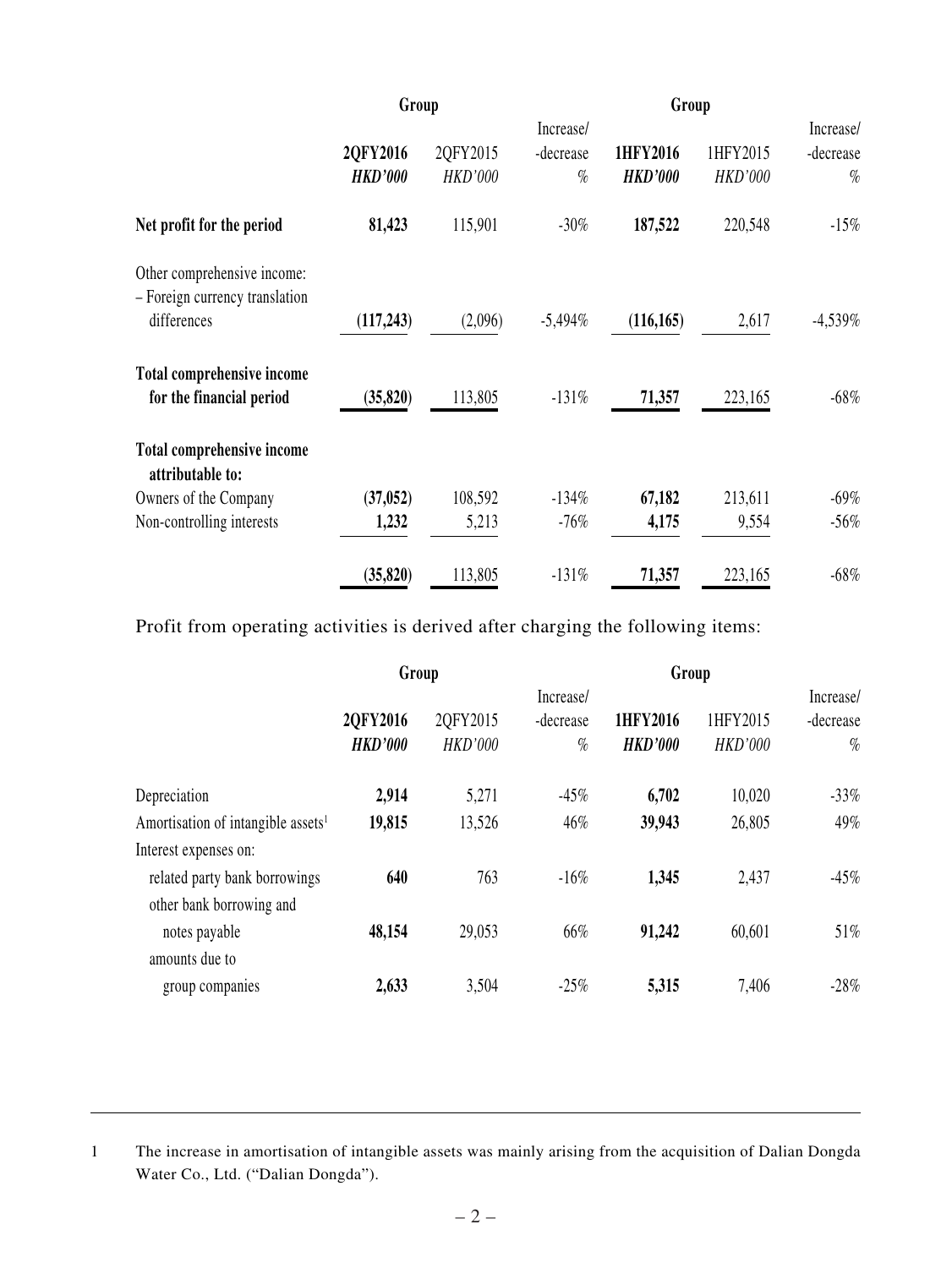# **1(b)(i) Statement of financial position (for the issuer and group), together with a comparative statement as at the end of the immediately preceding financial year**

|                               | Group          |                | Company        |                |  |
|-------------------------------|----------------|----------------|----------------|----------------|--|
|                               | 30 June        | 31 December    | 30 June        | 31 December    |  |
|                               | 2016           | 2015           | 2016           | 2015           |  |
|                               | <b>HKD'000</b> | <b>HKD'000</b> | <b>HKD'000</b> | <b>HKD'000</b> |  |
| <b>Current Assets</b>         |                |                |                |                |  |
| Inventories                   | 10,169         | 10,689         |                |                |  |
| Trade and other receivables   | 726,301        | 641,525        | 1,805,262      | 1,672,655      |  |
| Service concession financial  |                |                |                |                |  |
| receivables                   | 846,929        | 893,423        |                |                |  |
| Cash and cash equivalents     | 2,445,020      | 1,768,990      | 390,257        | 7,248          |  |
|                               | 4,028,419      | 3,314,627      | 2,195,519      | 1,679,903      |  |
| <b>Non-current Assets</b>     |                |                |                |                |  |
| Property, plant and equipment | 160,170        | 162,587        |                | 3              |  |
| Intangible assets             | 1,378,631      | 1,440,075      |                |                |  |
| Goodwill                      | 1,251,499      | 1,268,925      |                |                |  |
| Investment in subsidiaries    |                |                | 9,592,120      | 9,533,310      |  |
| Other receivables             | 12,857         | 39,525         |                | 21,120         |  |
| Service concession financial  |                |                |                |                |  |
| receivables                   | 8,173,396      | 7,713,209      |                |                |  |
|                               | 10,976,553     | 10,624,321     | 9,592,120      | 9,554,433      |  |
| <b>Current Liabilities</b>    |                |                |                |                |  |
| <b>Borrowings</b>             | 2,570,185      | 2,394,574      | 698,220        | 1,000,073      |  |
| Trade and other payables      | 609,385        | 475,430        | 540,289        | 25,450         |  |
| Current tax liabilities       | 19,043         | 52,278         |                |                |  |
| Dividend payable              | 14,550         |                |                |                |  |
|                               | 3,213,163      | 2,922,282      | 1,238,509      | 1,025,523      |  |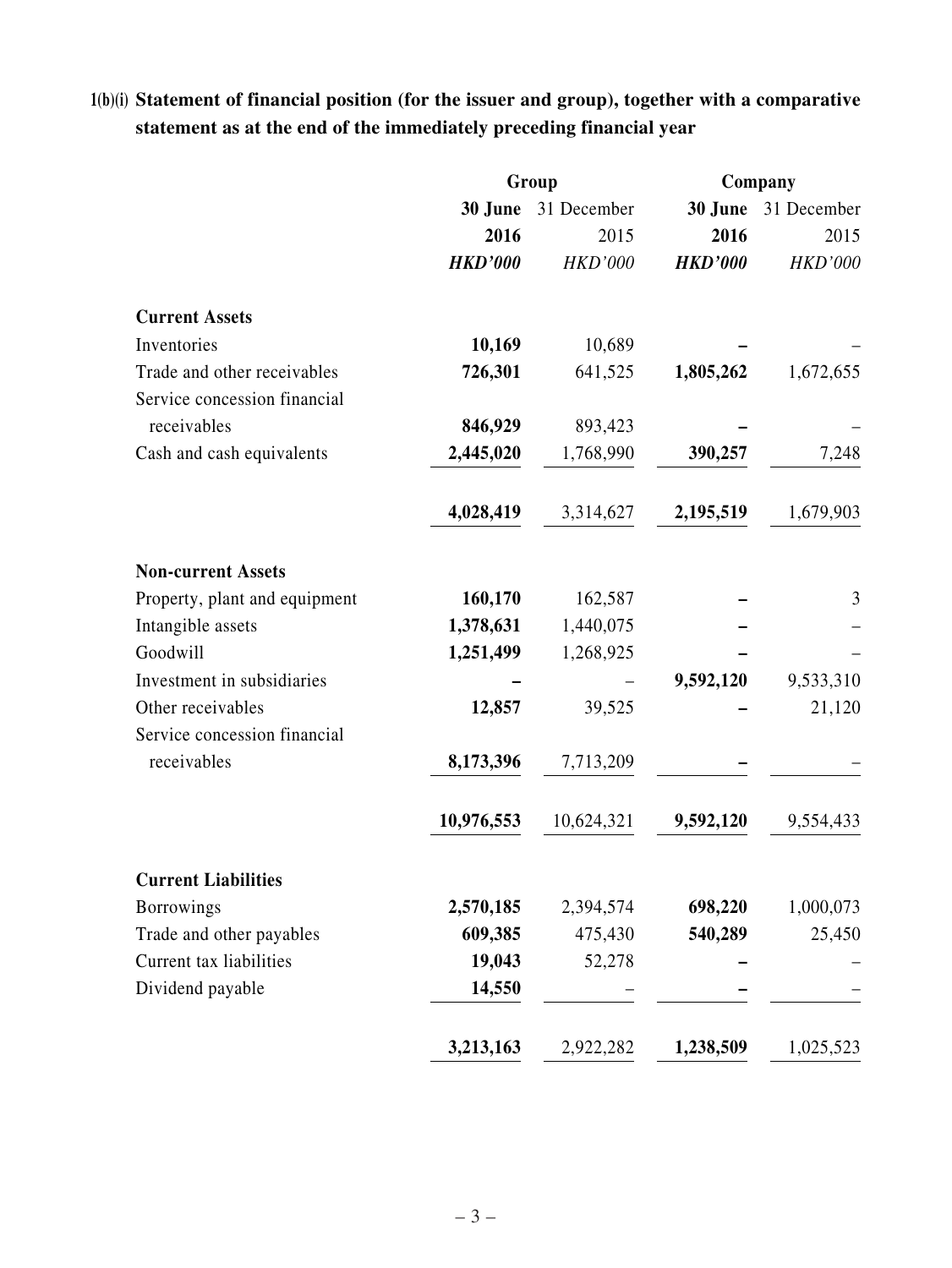|                                  |                | Group          | Company        |             |  |
|----------------------------------|----------------|----------------|----------------|-------------|--|
|                                  | 30 June        | 31 December    | 30 June        | 31 December |  |
|                                  | 2016           | 2015           | 2016           | 2015        |  |
|                                  | <b>HKD'000</b> | <b>HKD'000</b> | <b>HKD'000</b> | HKD'000     |  |
| <b>Net Current Assets</b>        | 815,256        | 392,345        | 957,010        | 654,380     |  |
| <b>Non-current Liabilities</b>   |                |                |                |             |  |
| <b>Borrowings</b>                | 3,062,334      | 2,423,663      | 717,606        | 193,813     |  |
| Deferred tax liabilities         | 1,088,721      | 1,055,223      |                |             |  |
| Other payables                   | 238,204        | 240,760        |                |             |  |
|                                  | 4,389,259      | 3,719,646      | 717,606        | 193,813     |  |
| <b>Net Assets</b>                | 7,402,550      | 7,297,020      | 9,831,524      | 10,015,000  |  |
| <b>Equity</b>                    |                |                |                |             |  |
| Share capital                    | 2,672,482      | 2,670,098      | 2,672,482      | 2,670,098   |  |
| Reserves                         | 4,422,627      | 4,390,845      | 7,159,042      | 7,344,902   |  |
| Equity attributable to owners of |                |                |                |             |  |
| the Company                      | 7,095,109      | 7,060,943      | 9,831,524      | 10,015,000  |  |
| <b>Non-controlling interests</b> | 307,441        | 236,077        |                |             |  |
|                                  | 7,402,550      | 7,297,020      | 9,831,524      | 10,015,000  |  |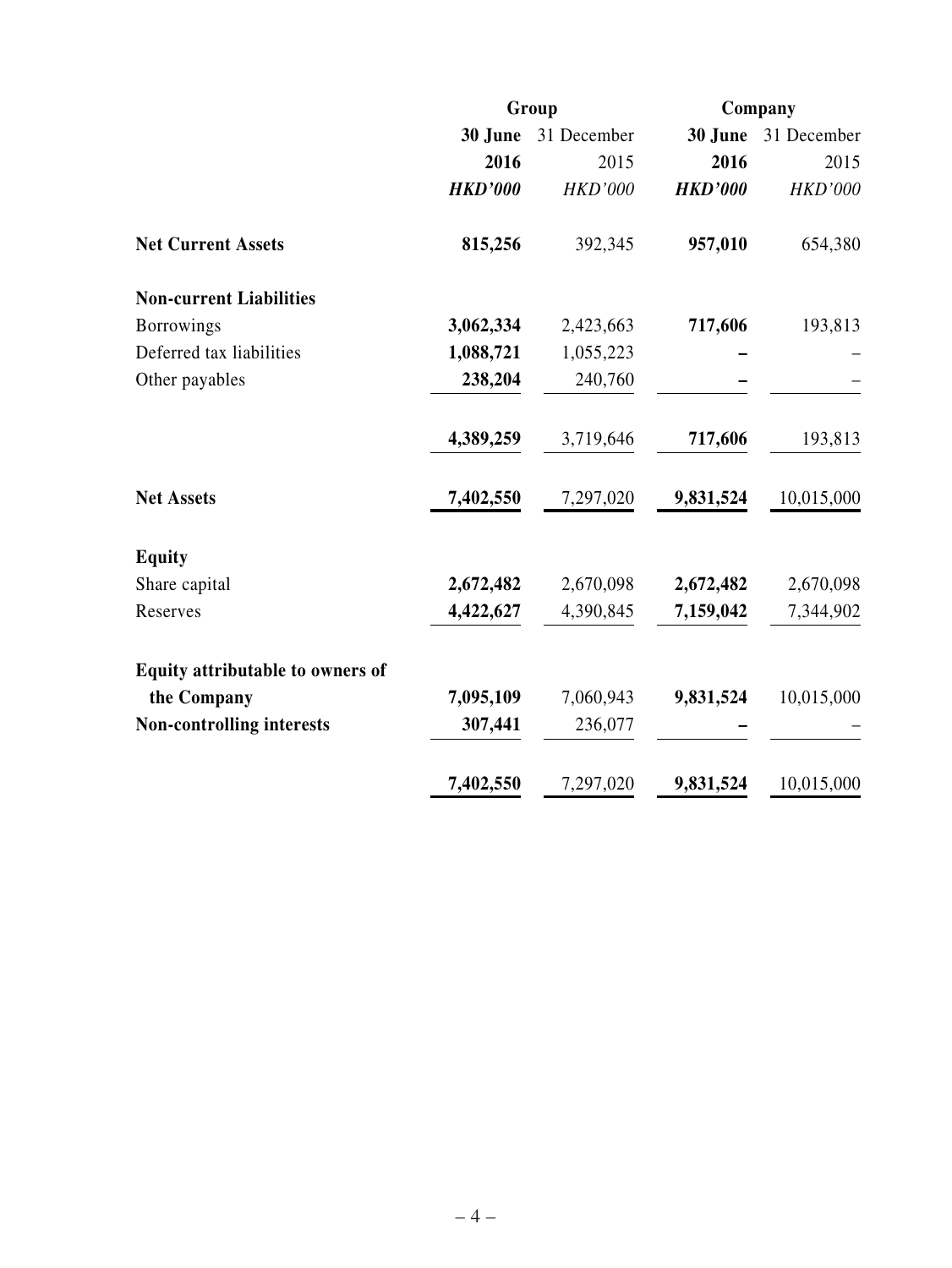### **1(b)(ii) Aggregate amount of group's borrowings and debt securities**

*(i) Amount payable within one year or less, or on demand*

|                | As at 30 June 2016 | As at 31 December 2015 |                |  |  |
|----------------|--------------------|------------------------|----------------|--|--|
| <b>Secured</b> | <b>Unsecured</b>   | Secured                | Unsecured      |  |  |
| <b>HKD'000</b> | <b>HKD'000</b>     | <i>HKD'000</i>         | <b>HKD'000</b> |  |  |
| 452,206        | 2,117,979          | 1,169,865              | 1,224,709      |  |  |

*(ii) Amount payable after one year*

| As at 30 June 2016 |                  | As at 31 December 2015 |                |  |  |
|--------------------|------------------|------------------------|----------------|--|--|
| <b>Secured</b>     | <b>Unsecured</b> | Secured                | Unsecured      |  |  |
| <b>HKD'000</b>     | <b>HKD'000</b>   | HKD'000                | <i>HKD'000</i> |  |  |
| 2,247,770          | 814,564          | 1,069,413              | 1,354,250      |  |  |

## *Details of Collateral*

The secured borrowings of the Group as at 30 June 2016 and 31 December 2015 were secured by certain property, plant and equipment, revenue, receivables and intangible assets in connection with the Group's service concession arrangements and certain bank deposits.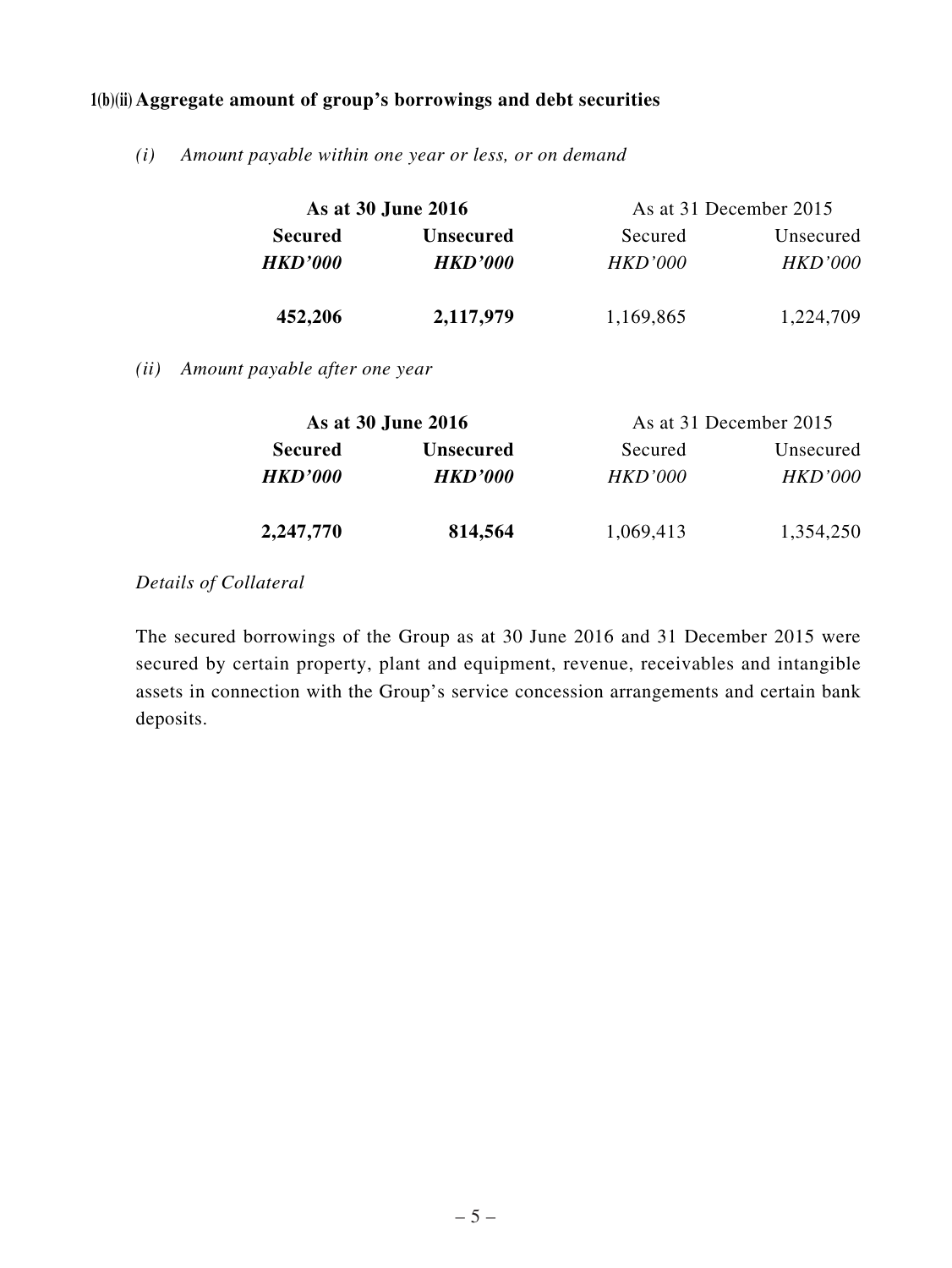**1(c) Consolidated statement of cash flow (for the group), together with a comparative statement for the corresponding period of the immediately preceding financial year**

|                                                   | 2QFY2016<br><b>HKD'000</b> | 2QFY2015<br><b>HKD'000</b> | 1HFY2016<br><b>HKD'000</b> | 1HFY2015<br><b>HKD'000</b> |
|---------------------------------------------------|----------------------------|----------------------------|----------------------------|----------------------------|
| <b>Cash flow from</b>                             |                            |                            |                            |                            |
| operating activities                              |                            |                            |                            |                            |
| Profit before tax                                 | 134,279                    | 160,098                    | 287,792                    | 303,874                    |
| <b>Adjustments for:</b>                           |                            |                            |                            |                            |
| Depreciation of property,                         |                            |                            |                            |                            |
| plant and equipment                               | 2,914                      | 5,271                      | 6,702                      | 10,020                     |
| Amortisation of intangible assets                 | 19,815                     | 13,526                     | 39,943                     | 26,805                     |
| Fair value gain on                                |                            |                            |                            |                            |
| cross-currency swap<br>Effect of foreign exchange |                            | (442)                      |                            | (442)                      |
| rates changes                                     | (8,666)                    | (16, 324)                  | (6, 394)                   | (12, 659)                  |
| Net finance costs                                 | 50,371                     | 32,283                     | 95,781                     | 68,986                     |
|                                                   |                            |                            |                            |                            |
| Operating cash flow before                        |                            |                            |                            |                            |
| working capital changes                           | 198,713                    | 194,412                    | 423,824                    | 396,584                    |
|                                                   |                            |                            |                            |                            |
| Changes in working capital:                       |                            |                            |                            |                            |
| Service concession                                |                            |                            |                            |                            |
| financial receivables                             | (422, 767)                 | (200, 741)                 | (532, 784)                 | (282, 515)                 |
| Trade and other receivables                       | 121,093                    | 59,438                     | (67, 532)                  | (166, 046)                 |
| Trade and other payables                          | 51,314                     | 74,620                     | 155,084                    | 27,844                     |
| Inventories                                       | 67                         | (7, 193)                   | 372                        | (18,060)                   |
| Cash (used in)/generated                          |                            |                            |                            |                            |
| from operations                                   | (51, 580)                  | 120,536                    | (21, 036)                  | (42, 193)                  |
| Income tax paid                                   | (43, 424)                  | (33, 142)                  | (84, 685)                  | (48, 306)                  |
|                                                   |                            |                            |                            |                            |
| Net cash (used in)/generated                      |                            |                            |                            |                            |
| from operating activities                         | (95,004)                   | 87,394                     | (105, 721)                 | (90, 499)                  |
| <b>Cash flow from investing</b><br>activities     |                            |                            |                            |                            |
| Purchase of property,                             |                            |                            |                            |                            |
| plant and equipment                               | (4, 453)                   | (3,379)                    | (6, 535)                   | (4, 913)                   |
| Interest received                                 | 1,056                      | 1,037                      | 2,121                      | 1,458                      |
|                                                   |                            |                            |                            |                            |
| Net cash used in                                  |                            |                            |                            |                            |
| investing activities                              | (3,397)                    | (2,342)                    | (4, 414)                   | (3, 455)                   |
|                                                   |                            |                            |                            |                            |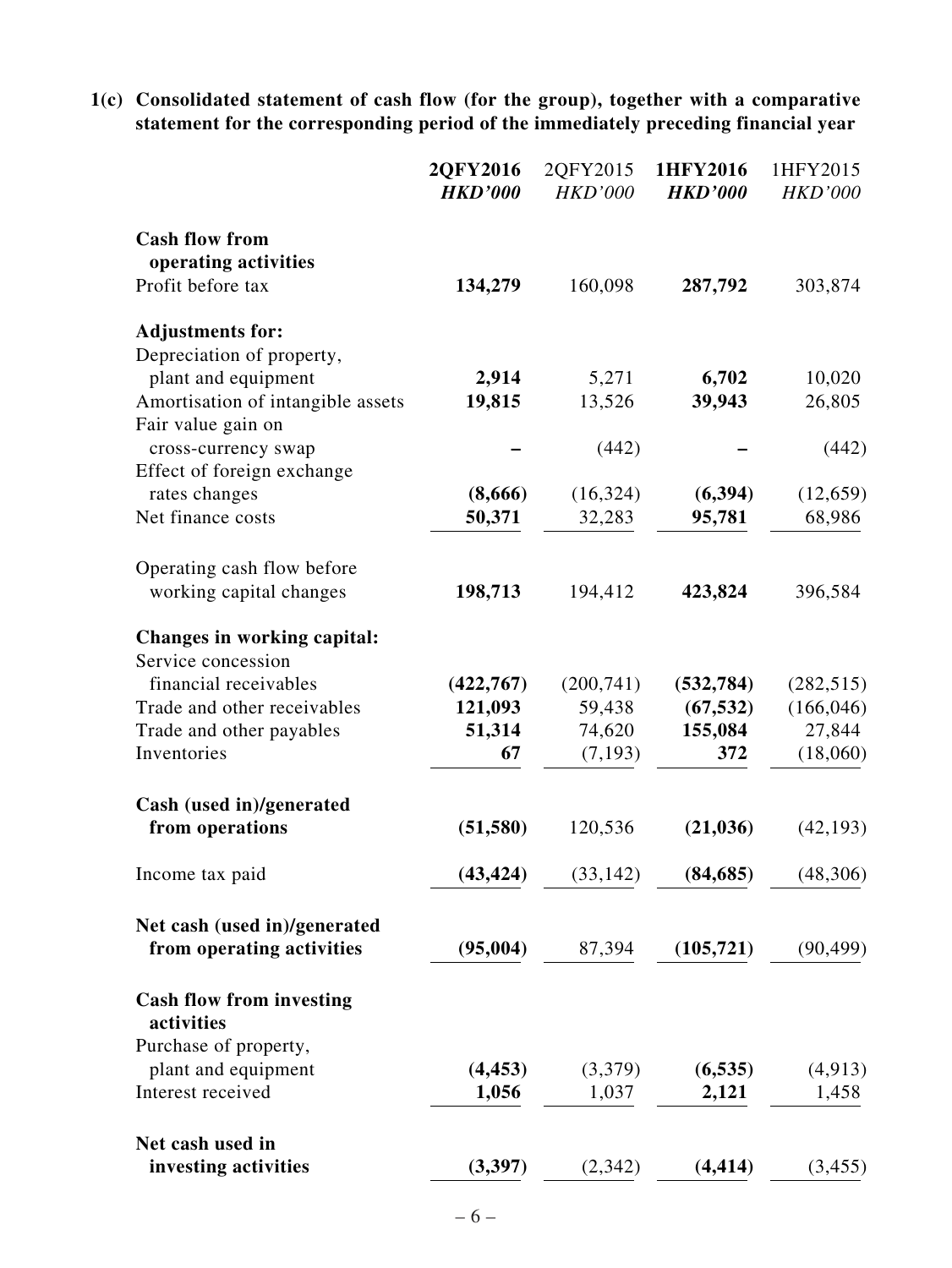|                                                              | 2QFY2016       | 2QFY2015       | 1HFY2016       | 1HFY2015       |
|--------------------------------------------------------------|----------------|----------------|----------------|----------------|
|                                                              | <b>HKD'000</b> | <b>HKD'000</b> | <b>HKD'000</b> | <b>HKD'000</b> |
| <b>Cash flow from</b>                                        |                |                |                |                |
| financing activities                                         |                |                |                |                |
| Proceeds from issue of shares                                |                | 659,031        |                | 659,031        |
| Proceeds from exercise of warrants                           |                | 180            |                | 180            |
| Payment of share buy-back                                    |                |                | (21, 139)      |                |
| Dividends paid to shareholders                               | (11, 877)      |                | (11, 877)      |                |
| Contribution from                                            |                |                |                |                |
| a non-controlling shareholder                                | 81,739         |                | 81,739         |                |
| Proceeds from bank borrowings                                | 1,638,231      | 443,617        | 2,677,269      | 576,177        |
| Repayment of bank borrowings                                 | (826, 501)     | (366, 303)     | (1,818,221)    | (604, 353)     |
| Decrease/(increase) in restricted                            |                |                |                |                |
| bank deposits                                                | 176,929        | 82,400         | (133, 231)     | 114,035        |
| Increase/(decrease) in amount<br>due to intermediate holding |                |                |                |                |
| companies                                                    | 30             | (86,764)       | 775            | (114, 564)     |
| (Decrease)/increase in amount                                |                |                |                |                |
| due to a fellow subsidiary                                   | (1, 884)       | 771            |                | 3,562          |
| Interest paid                                                | (51, 427)      | (33, 320)      | (97, 902)      | (70, 444)      |
| Net cash generated from                                      |                |                |                |                |
| financing activities                                         | 1,005,240      | 699,612        | 677,413        | 563,624        |
| Net increase in cash and                                     |                |                |                |                |
| cash equivalents                                             | 906,839        | 784,664        | 567,278        | 469,670        |
| Cash and cash equivalents                                    |                |                |                |                |
| at the beginning of the period                               | 948,827        | 186,022        | 1,288,550      | 499,331        |
| <b>Effect of exchange rate changes</b>                       |                |                |                |                |
| on cash and cash equivalents                                 | (17,669)       | (824)          | (17, 831)      | 861            |
| Cash and cash equivalents at                                 |                |                |                |                |
| end of the period                                            | 1,837,997      | 969,862        | 1,837,997      | 969,862        |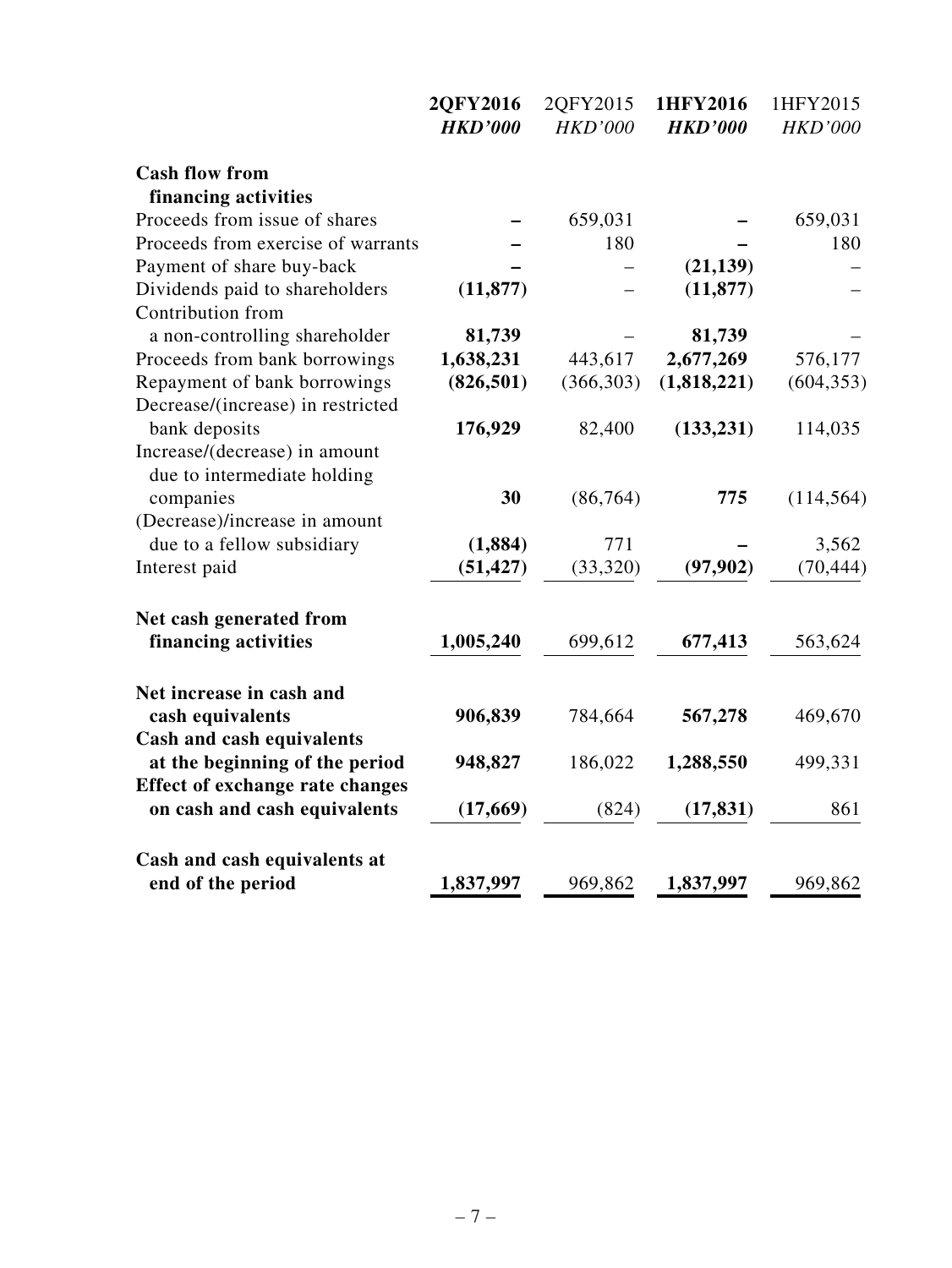**1(d)(i) A statement (for the issuer and group) showing either (i) all changes in equity or (ii) changes in equity other than those arising from capitalisation issued and distributions to shareholders, together with a comparative statement for the corresponding period of the immediately preceding financial year**

|                                                      | <b>Share</b><br>capital<br><b>HKD'000</b> | Share<br>premium<br><b>HKD'000</b> | Foreign<br>currency<br>translation<br>reserve<br><b>HKD'000</b> | <b>Statutory</b><br>reserve<br><b>HKD'000</b> | Contributed<br>surplus<br>reserve<br><b>HKD'000</b> | <b>Other</b><br>reserves<br><b>HKD'000</b> | Retained<br>earnings<br><b>HKD'000</b> | Total<br><b>HKD'000</b> | Non-<br>controlling<br>interests<br><b>HKD'000</b> | <b>Total</b><br>equity<br><b>HKD'000</b> |
|------------------------------------------------------|-------------------------------------------|------------------------------------|-----------------------------------------------------------------|-----------------------------------------------|-----------------------------------------------------|--------------------------------------------|----------------------------------------|-------------------------|----------------------------------------------------|------------------------------------------|
| Group                                                |                                           |                                    |                                                                 |                                               |                                                     |                                            |                                        |                         |                                                    |                                          |
| At 1 January 2016<br>Profit for the period           | 2,670,098                                 | 1,210,050                          | (63,971)                                                        | 121,317                                       | 1,243,508                                           | (2,181)                                    | 1,882,122<br>103,143                   | 7,060,943<br>103,143    | 236,077<br>2,956                                   | 7,297,020<br>106,099                     |
| Foreign currency translation                         |                                           |                                    |                                                                 |                                               |                                                     |                                            |                                        |                         |                                                    |                                          |
| differences                                          |                                           |                                    | 1,091                                                           |                                               |                                                     |                                            |                                        | 1,091                   | (13)                                               | 1,078                                    |
| Share buy-back                                       | (7, 793)                                  |                                    |                                                                 |                                               | (13,346)                                            |                                            |                                        | (21, 139)               |                                                    | (21, 139)                                |
| At 31 March 2016                                     | 2,662,305                                 | 1,210,050                          | (62, 880)                                                       | 121,317                                       | 1,230,162                                           | (2,181)                                    | 1,985,265                              | 7,144,038               | 239,020                                            | 7,383,058                                |
| Profit for the period                                |                                           |                                    |                                                                 |                                               |                                                     |                                            | 77,491                                 | 77,491                  | 3,932                                              | 81,423                                   |
| Foreign currency                                     |                                           |                                    |                                                                 |                                               |                                                     |                                            |                                        |                         |                                                    |                                          |
| translation differences                              |                                           |                                    | (114, 543)                                                      |                                               |                                                     |                                            |                                        | (114, 543)              | (2,700)                                            | (117, 243)                               |
| Issue of shares pursuant to scrip<br>dividend scheme | 10,177                                    | 30,250                             |                                                                 |                                               |                                                     |                                            | (40, 427)                              |                         |                                                    |                                          |
| Dividend paid to shareholders                        |                                           |                                    |                                                                 |                                               |                                                     |                                            | (11, 877)                              | (11, 877)               | -                                                  | (11, 877)                                |
| Contribution from a non-controlling                  |                                           |                                    |                                                                 |                                               |                                                     |                                            |                                        |                         |                                                    |                                          |
| shareholder                                          |                                           |                                    |                                                                 |                                               |                                                     |                                            |                                        |                         | 81,739                                             | 81,739                                   |
| Dividend paid to a non-controlling                   |                                           |                                    |                                                                 |                                               |                                                     |                                            |                                        |                         |                                                    |                                          |
| shareholder                                          |                                           |                                    |                                                                 |                                               |                                                     |                                            |                                        |                         | (14, 550)                                          | (14, 550)                                |
| As at 30 June 2016                                   | 2,672,482                                 | 1,240,300                          | (177, 423)                                                      | 121,317                                       | 1,230,162                                           | (2,181)                                    | 2,010,452                              | 7,095,109               | 307,441                                            | 7,402,550                                |
| At 1 January 2015                                    | 2,549,345                                 | 1,914,548                          | 266,571                                                         | 94,999                                        |                                                     | (2,181)                                    | 1,502,198                              | 6,325,480               | 225,680                                            | 6,551,160                                |
| Profit for the period                                |                                           |                                    |                                                                 |                                               |                                                     |                                            | 100,861                                | 100,861                 | 3,786                                              | 104,647                                  |
| Foreign currency translation                         |                                           |                                    |                                                                 |                                               |                                                     |                                            |                                        |                         |                                                    |                                          |
| differences                                          |                                           |                                    | 4,158                                                           |                                               |                                                     |                                            |                                        | 4,158                   | 555                                                | 4,713                                    |
| At 31 March 2015                                     | 2,549,345                                 | 1,914,548                          | 270,729                                                         | 94,999                                        |                                                     | (2,181)                                    | 1,603,059                              | 6,430,499               | 230,021                                            | 6,660,520                                |
| Profit for the period                                |                                           |                                    |                                                                 |                                               |                                                     |                                            | 110,406                                | 110,406                 | 5,495                                              | 115,901                                  |
| Foreign currency                                     |                                           |                                    |                                                                 |                                               |                                                     |                                            |                                        |                         |                                                    |                                          |
| translation differences                              |                                           |                                    | (1,814)                                                         |                                               |                                                     |                                            |                                        | (1,814)                 | (282)                                              | (2,096)                                  |
| Issue of ordinary shares                             | 120,691                                   | 538,340                            |                                                                 |                                               |                                                     |                                            |                                        | 659,031                 |                                                    | 659,031                                  |
| Exercise of warrants                                 | 62                                        | 670                                |                                                                 |                                               |                                                     |                                            |                                        | 732                     |                                                    | 732                                      |
| As at 30 June 2015                                   | 2,670,098                                 | 2,453,558                          | 268,915                                                         | 94,999                                        |                                                     | (2,181)                                    | 1,713,465                              | 7,198,854               | 235,234                                            | 7,434,088                                |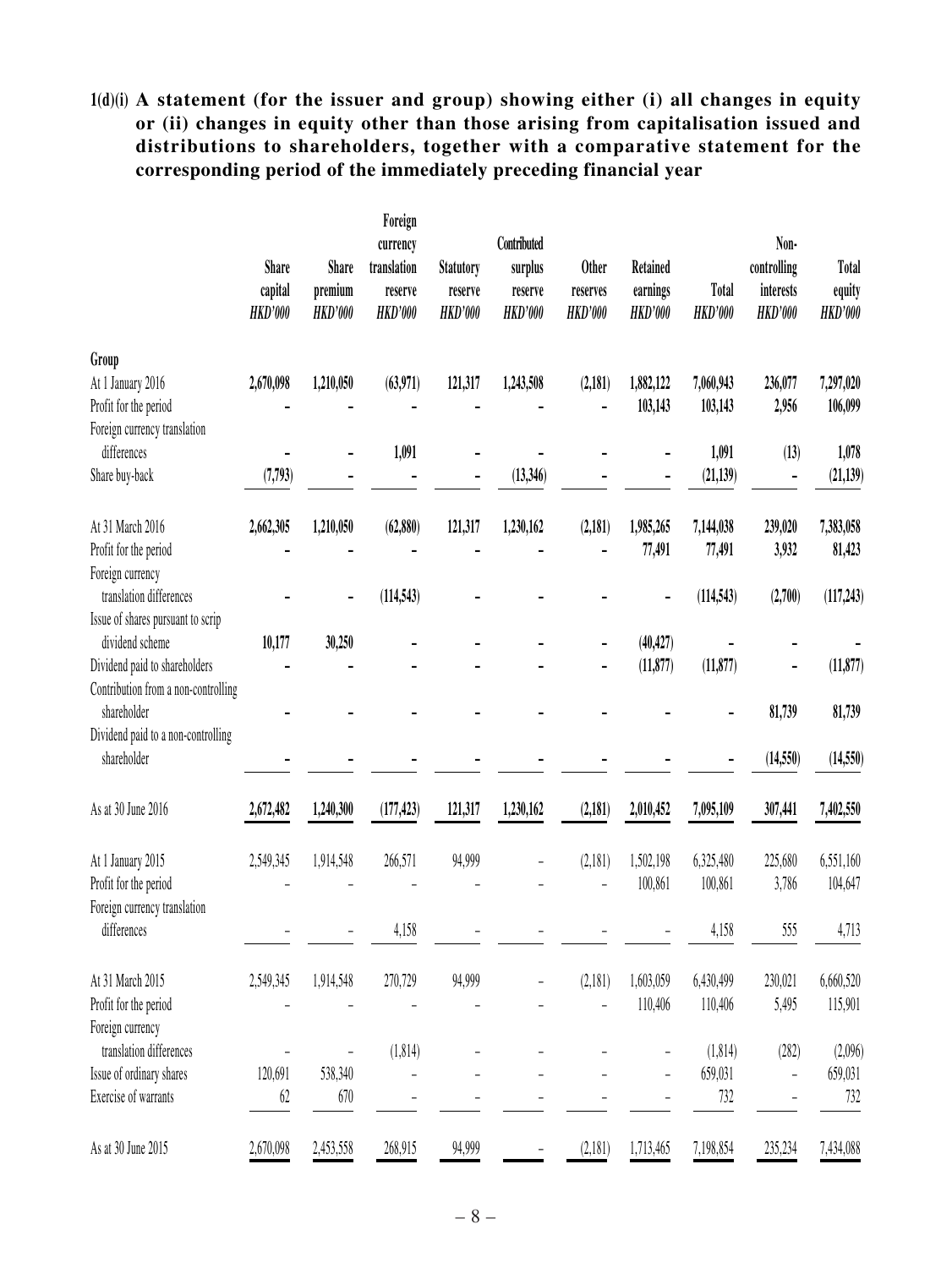|                                         | <b>Share</b><br>capital<br><b>HKD'000</b> | <b>Share</b><br>premium<br><b>HKD'000</b> | Foreign<br>currency<br>translation<br>reserve<br><b>HKD'000</b> | <b>Statutory</b><br>reserve<br><b>HKD'000</b> | Contributed<br>surplus<br>reserve<br><b>HKD'000</b> | <b>Other</b><br>reserves<br><b>HKD'000</b> | <b>Retained</b><br>earnings/<br>(accumulated<br>losses)<br><b>HKD'000</b> | <b>Total</b><br>equity<br><b>HKD'000</b> |
|-----------------------------------------|-------------------------------------------|-------------------------------------------|-----------------------------------------------------------------|-----------------------------------------------|-----------------------------------------------------|--------------------------------------------|---------------------------------------------------------------------------|------------------------------------------|
| Company                                 |                                           |                                           |                                                                 |                                               |                                                     |                                            |                                                                           |                                          |
| At 1 January 2016                       | 2,670,098                                 |                                           | (486, 879)                                                      |                                               | 7,653,288                                           | 64,953                                     | 113,540                                                                   | 10,015,000                               |
| Loss for the period<br>Foreign currency |                                           |                                           |                                                                 |                                               |                                                     |                                            | (9,141)                                                                   | (9,141)                                  |
| translation differences                 |                                           |                                           | (1,230)                                                         |                                               |                                                     |                                            |                                                                           | (1,230)                                  |
| Share buy-back                          | (7,793)                                   |                                           |                                                                 |                                               | (13, 346)                                           |                                            |                                                                           | (21, 139)                                |
| At 31 March 2016                        | 2,662,305                                 |                                           | (488, 109)                                                      |                                               | 7,639,942                                           | 64,953                                     | 104,399                                                                   | 9,983,490                                |
| Loss for the period                     |                                           |                                           |                                                                 |                                               |                                                     |                                            | (3,245)                                                                   | (3,245)                                  |
| Foreign currency                        |                                           |                                           |                                                                 |                                               |                                                     |                                            |                                                                           |                                          |
| translation differences                 |                                           |                                           | (136, 844)                                                      |                                               |                                                     |                                            |                                                                           | (136, 844)                               |
| Issue of shares pursuant to Scrip       |                                           |                                           |                                                                 |                                               |                                                     |                                            |                                                                           |                                          |
| Dividend Scheme                         | 10,177                                    | 30,250                                    |                                                                 |                                               |                                                     |                                            | (40, 427)                                                                 |                                          |
| Dividends paid to shareholders          |                                           |                                           |                                                                 |                                               |                                                     |                                            | (11, 877)                                                                 | (11, 877)                                |
| As at 30 June 2016                      | 2,672,482                                 | 30,250                                    | (624, 953)                                                      |                                               | 7,639,942                                           | 64,953                                     | 48,850                                                                    | 9,831,524                                |
| At 1 January 2015                       | 2,549,345                                 | 11,584,834                                | (59,686)                                                        |                                               |                                                     | 64,953                                     | (4,430,317)                                                               | 9,709,129                                |
| Loss for the period                     |                                           |                                           |                                                                 |                                               |                                                     |                                            | (19, 337)                                                                 | (19, 337)                                |
| Foreign currency translation            |                                           |                                           |                                                                 |                                               |                                                     |                                            |                                                                           |                                          |
| differences                             |                                           |                                           | 49,162                                                          |                                               |                                                     |                                            |                                                                           | 49,162                                   |
| At 31 March 2015                        | 2,549,345                                 | 11,584,834                                | (10, 524)                                                       |                                               |                                                     | 64,953                                     | (4,449,654)                                                               | 9,738,954                                |
| Loss for the period                     |                                           |                                           |                                                                 |                                               |                                                     |                                            | (3,133)                                                                   | (3, 133)                                 |
| Foreign currency                        |                                           |                                           |                                                                 |                                               |                                                     |                                            |                                                                           |                                          |
| translation differences                 |                                           |                                           | (35, 844)                                                       |                                               |                                                     |                                            |                                                                           | (35, 844)                                |
| Issue of ordinary shares                | 120,691                                   | 538,340                                   |                                                                 |                                               |                                                     |                                            |                                                                           | 659,031                                  |
| Exercise of warrants                    | 62                                        | 670                                       |                                                                 |                                               |                                                     |                                            |                                                                           | 732                                      |
| As at 30 June 2015                      | 2,670,098                                 | 12,123,844                                | (46, 368)                                                       |                                               |                                                     | 64,953                                     | (4,452,787)                                                               | 10,359,740                               |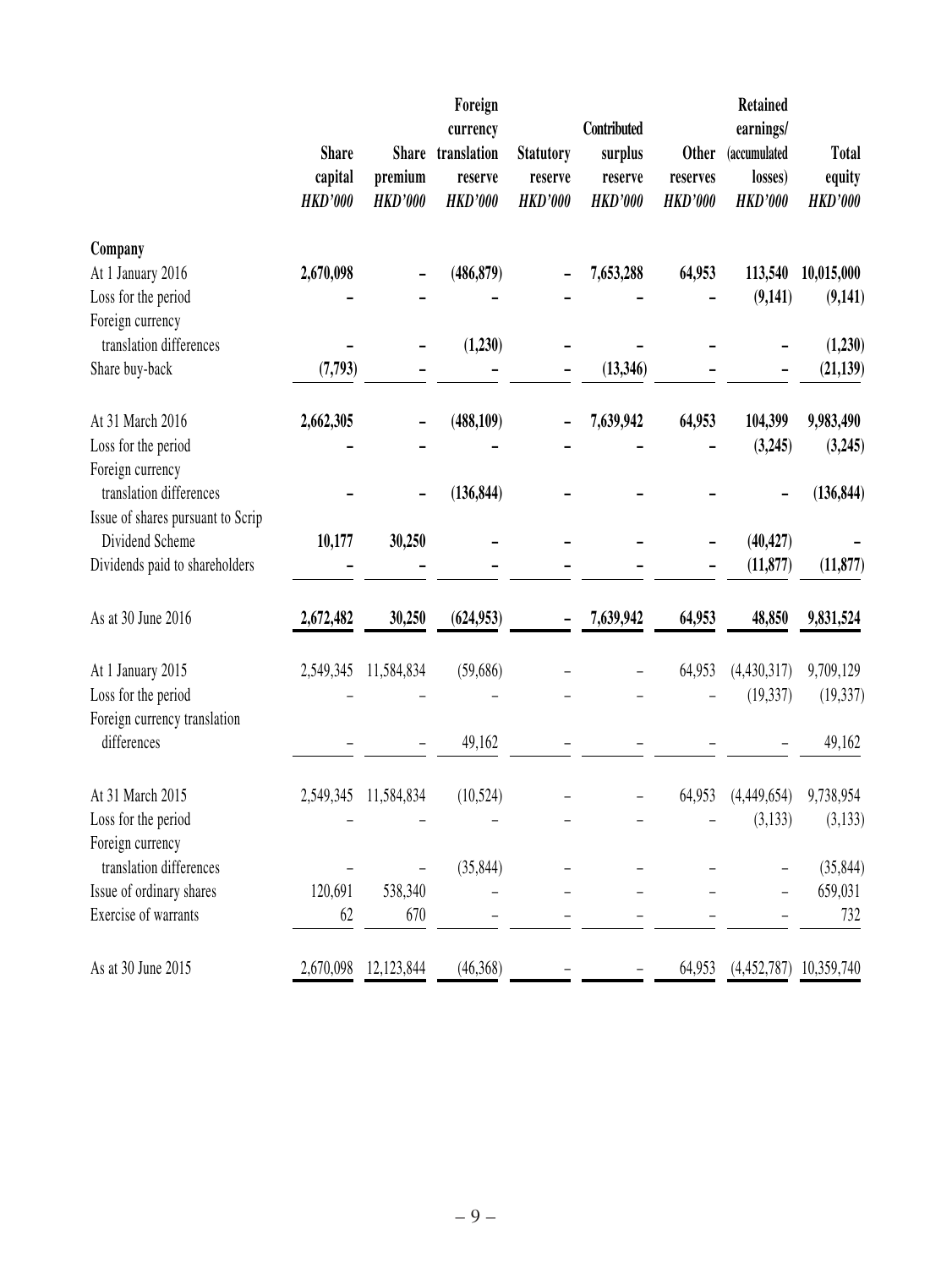**1(d)(ii) Details of any changes in the Company's share capital arising from rights issue, bonus issue, share buy-backs, exercise of share options or warrants, conversion of other issues of equity securities, issue of shares for cash or as consideration for acquisition or for any other purpose since the end of the immediately preceding financial year reported on. State also the number of shares that may be issued on conversion of all the outstanding convertibles as at the end of the current financial period reported on and as at the end of the corresponding period of the immediately preceding financial year**

| shares issued |
|---------------|
| (1000)        |
| 2,608,014     |
| (7, 793)      |
| 10,177        |
|               |

At 30 June 2016 **2,610,398**

The Company does not have any outstanding convertibles, preference shares and treasury shares as at 30 June 2016. The increase in the Company's share capital during the period was due to the share issuance pursuant to scrip dividend scheme of an aggregate of 10,177,139 shares in June 2016, which was partly mitigated by the share buy-back of an aggregate of 7,793,400 shares in January 2016.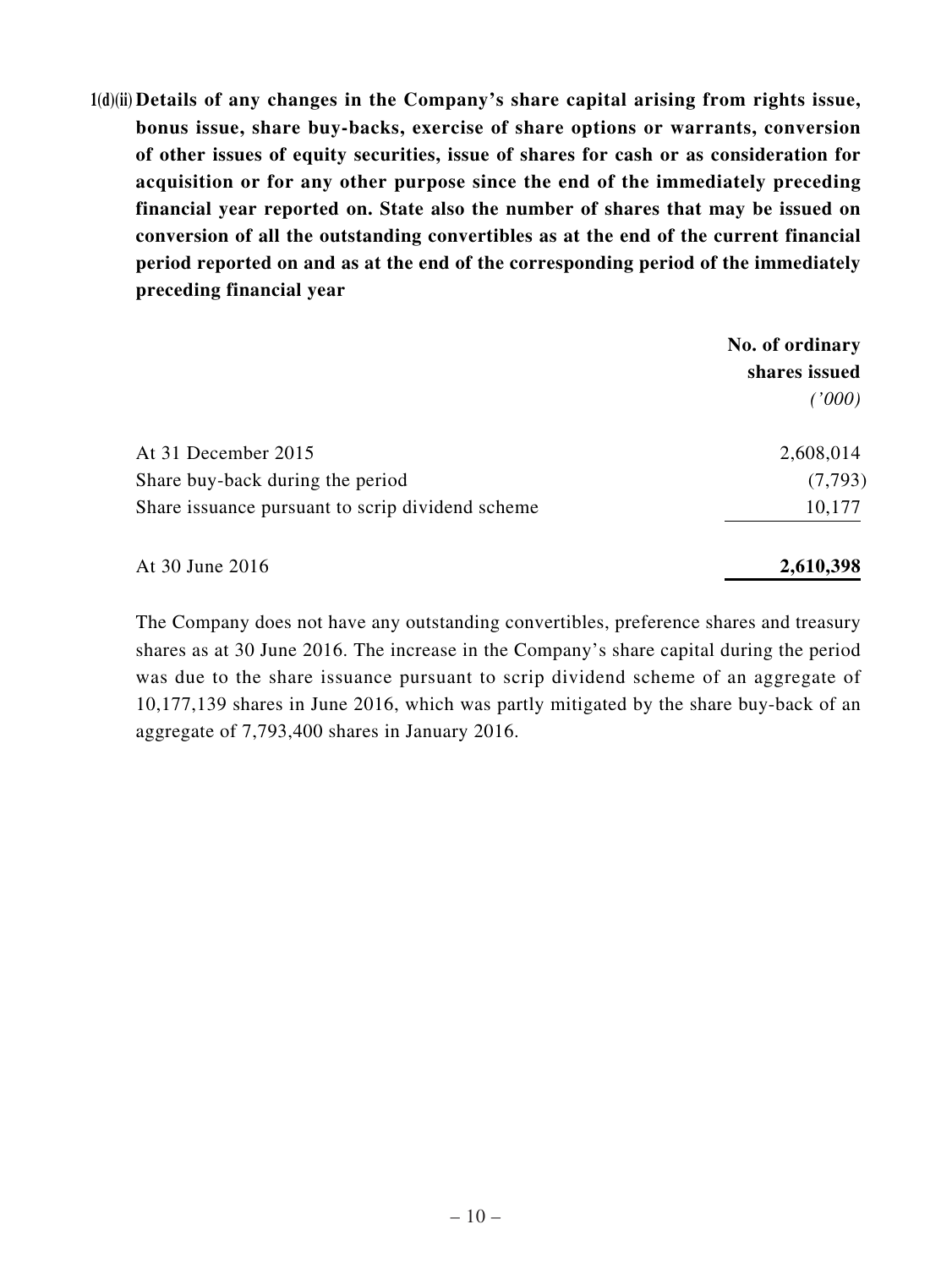# **1(d)(iii) The total number of issued shares excluding treasury shares as at the end of the current financial period and as at the end of the immediately preceding financial year**

The total number of issued shares excluding treasury shares were as follows:

|                                         |           | <b>30 June</b> 31 December |
|-----------------------------------------|-----------|----------------------------|
|                                         | 2016      | 2015                       |
| Total number of issued shares excluding |           |                            |
| treasury shares $(7000)$                | 2,610,398 | 2,608,014                  |

**2. Whether the figures have been audited, or reviewed and in accordance with which auditing standard or practice.**

The figures have not been audited or reviewed by the Company's auditors.

**3. Where the figures have been audited, or reviewed, the auditors' report (including any qualifications or emphasis of a matter).**

Not applicable.

**4. Whether the same accounting policies and methods of computation as in the issuer's most recently audited annual financial statements have been applied.**

The same accounting policies and methods of computations have been applied.

**5. If there are any changes in the accounting policies and methods of computation, including any required by an accounting standard, what has changed, as well as the reasons for, and the effect of, the change.**

There are no changes in the accounting policies or methods of computation.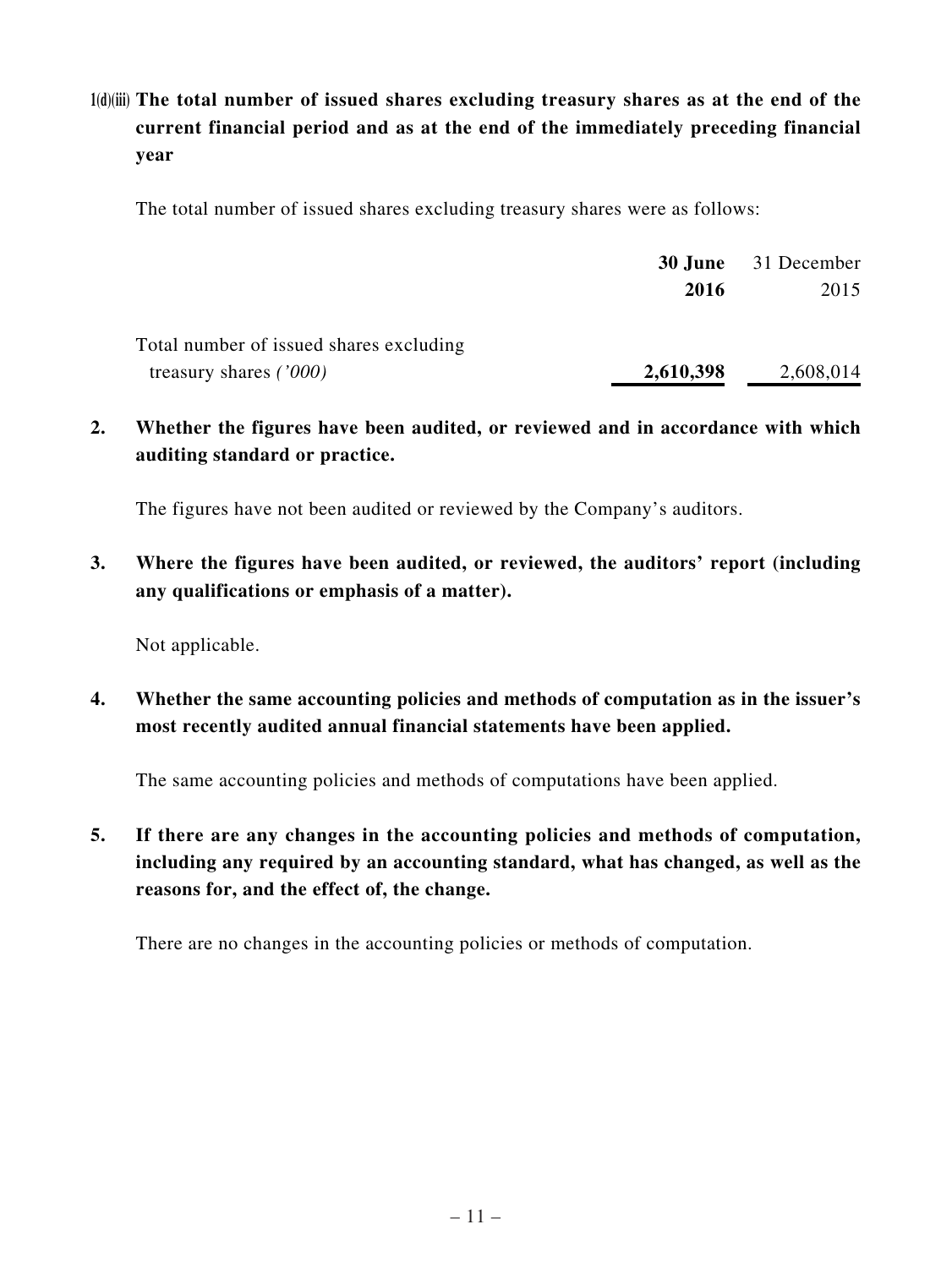**6. Earnings per share of the group for the current financial period reported on and the corresponding period of the immediately preceding financial year, after deducting any provision for preference dividends.**

| Basic/diluted earnings per share 2QFY2016                               |        | 2QFY2015 1HFY2016 |         | 1HFY2015 |
|-------------------------------------------------------------------------|--------|-------------------|---------|----------|
| Profit attributable to owners of<br>the Company $(HKD'000)$             | 77,491 | 110,406           | 180,634 | 211,267  |
| Weighted average number of<br>ordinary shares in issue <i>(million)</i> | 2,601  | 2,580             | 2,601   | 2,534    |
| Basic/diluted earnings per share<br>(HKD)                               | 0.030  | 0.043             | 0.069   | 0.083    |

**7. Net asset value (for the issuer and group) per ordinary share based on issued share capital of the issuer at the end of the (a) current financial period reported on; and (b) immediately preceding financial year.**

|                                    | Group      |             | Company |                            |
|------------------------------------|------------|-------------|---------|----------------------------|
|                                    | 30 June    | 31 December |         | <b>30 June</b> 31 December |
|                                    | 2016       | 2015        | 2016    | 2015                       |
|                                    | <b>HKD</b> | HKD         | HKD     | HKD                        |
| Net asset value per ordinary share |            |             |         |                            |
| based on the existing issued share |            |             |         |                            |
| capital as at the respective date  | 2.72       | 2.71        | 3.77    | 3.84                       |

Net asset value per ordinary share was calculated by the net asset value attributable to equity owners of the Company divided by the number of ordinary shares outstanding excluding treasury shares as at the end of the relevant financial period.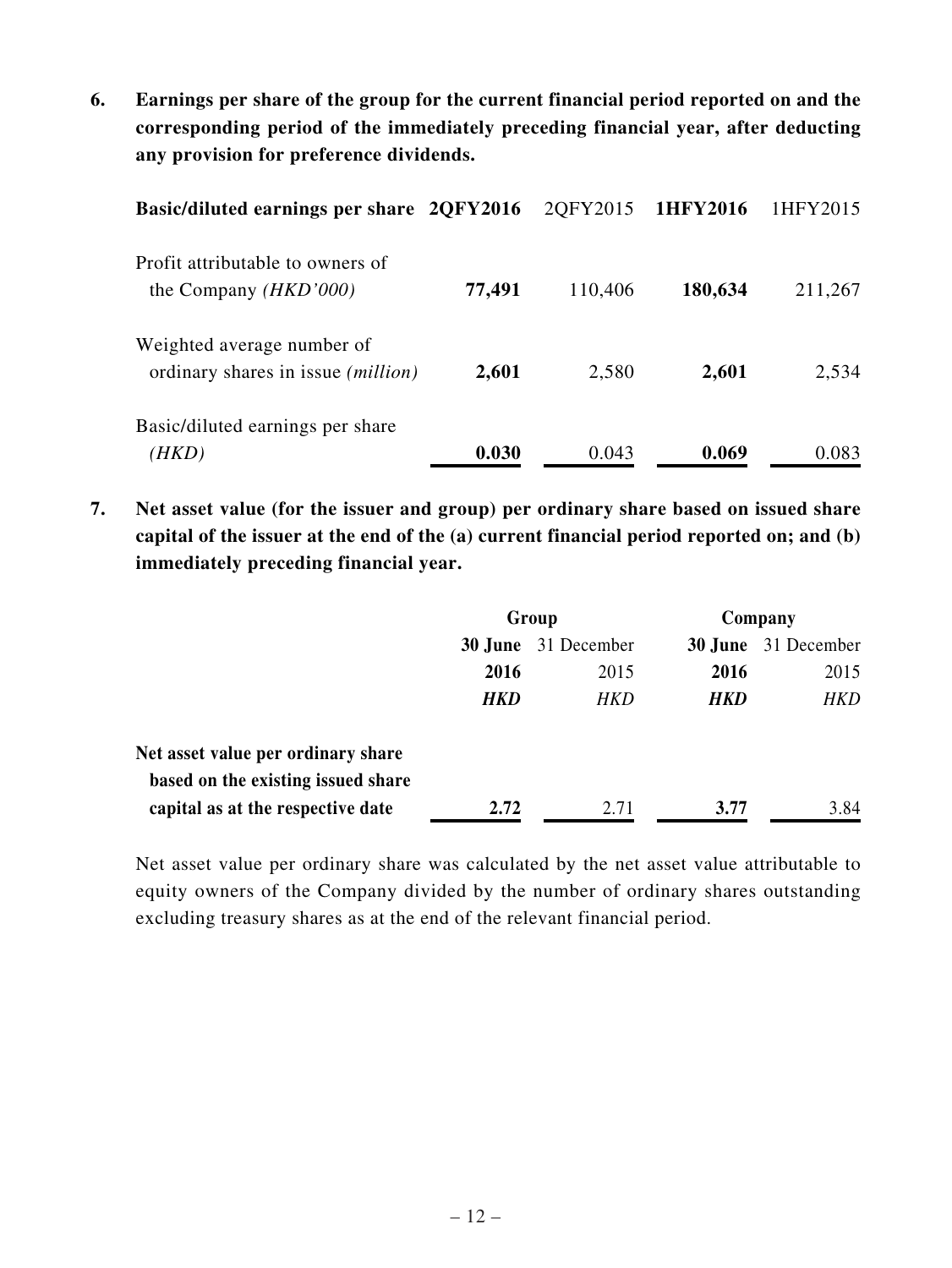**8. A review of the performance of the group, to the extent necessary for a reasonable understanding of the group's business. It must include a discussion of any significant factors that affected the turnover, costs, and earnings of the group for the current financial period reported on, including (where applicable) seasonal or cyclical factors; and any material factors that affected the cash flow, working capital, assets or liabilities of the group during the current financial period reported on.**

# **Overview**

During 2QFY2016, the revenue of the group increased by 31% to HKD668.50 million compared with the revenue of HKD509.82 million in 2QFY2015. Gross profit of the Group increased from HKD225.59 million in 2QFY2015 to HKD227.65 million in 2QFY2016, representing a slight increase of 1%. The net profit of the Group decreased from HKD115.90 million in 2QFY2015 to HKD81.42 million in 2QFY2016, representing a decrease of 30%. The net profit attributable to the shareholders of the Company in 2QFY2016 amounted to HKD77.49 million, which decreased by 30% from 2QFY2015. The decrease was mainly due to the increase in administrative expenses, finance costs and income tax expenses.

#### **Statement of Comprehensive Income**

#### *Revenue*

Revenue increased by 31% from HKD509.82 million in 2QFY2015 to HKD668.50 million in 2QFY2016. The increase was mainly attributable to the increase in construction revenue from the expansion and upgrading of several Build-Operate-Transfer ("BOT") projects which were under construction during 2QFY2016.

#### *Cost of sales*

Cost of sales increased by 55% from HKD284.22 million in 2QFY2015 to HKD440.85 million in 2QFY2016. The increase was mainly due to the increase of construction services resulting in increase of construction cost. Construction revenue comprised approximately 53% of total revenue in 2QFY2016 (2QFY2015: 39%). The procurement and installation services in the construction services which are performed by the inhouse engineering company usually generate additional cost savings for the Group. There was much smaller portion of such services rendered in 2QFY2016 as compared with 2QFY2015 and hence realized less cost savings in 2QFY2016. These factors accounted for the higher increase of percentage of cost of sales as compared to the percentage growth of revenue.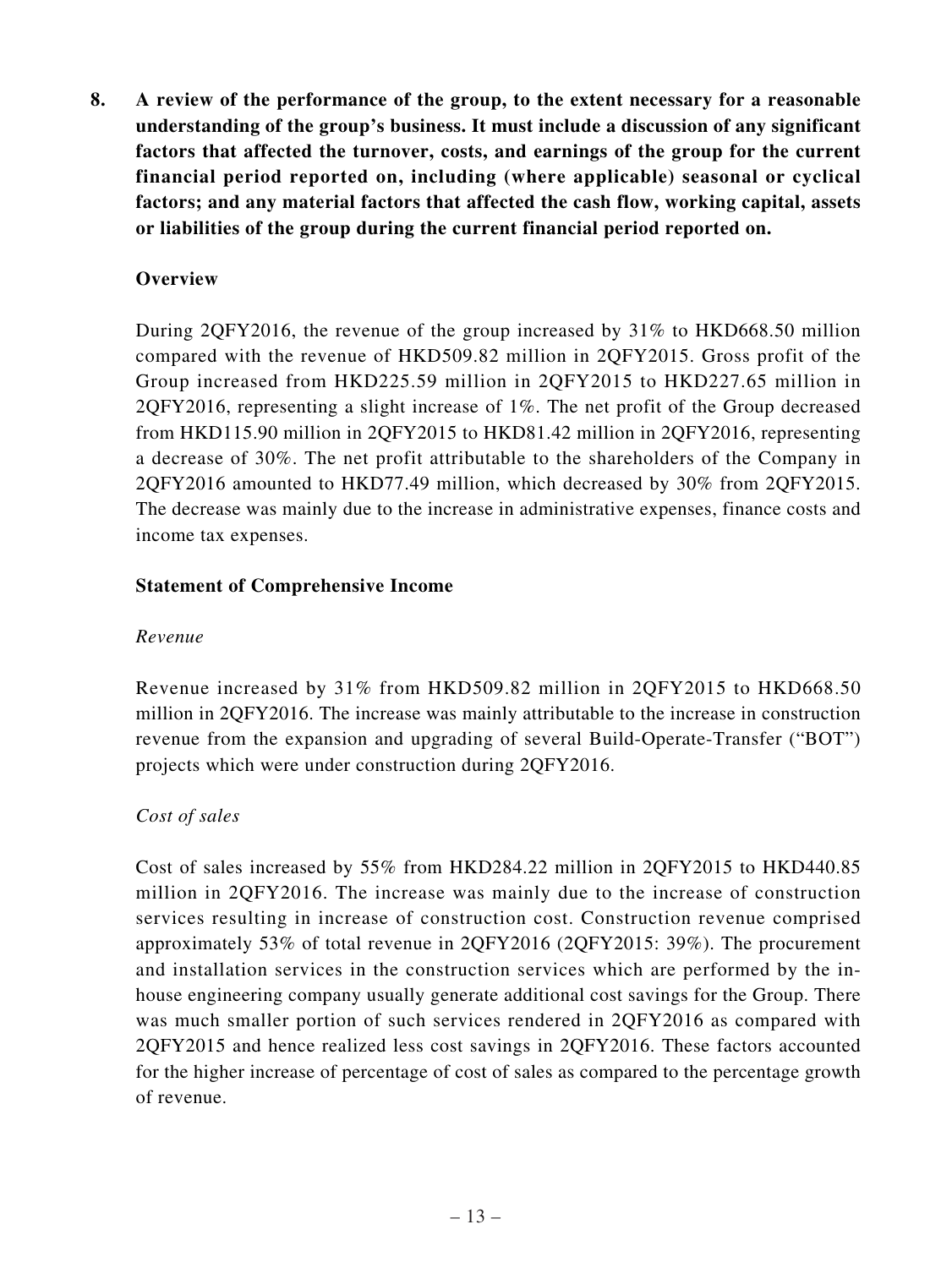## *Gross profit margin*

Overall gross profit margin in 2QFY2016 decreased to 34% (2QFY2015: 44%), which was mainly due to a larger portion of construction revenue recognised in the mix of the total revenue of 2QFY2016 as compared to 2QFY2015. Construction revenue comprised approximately 53% of total revenue in 2QFY2016 (2QFY2015: 39%). Construction services have lower gross profit margin as compared to operation services in general. Moreover, the changes in value-added tax policy which was implemented with effect from 1 July 2015, had unfavorable impact on gross profit margin. Such unfavorable impact was partly mitigated by the value-added tax refund.

#### *Other income*

Other income increased by 128% to HKD27.40 million in 2QFY2016 as compared with HKD12.03 million in 2QFY2015. Other income mainly consisted of value-added tax refund, government grant and other sundry income. The increase of other income was mainly due to increase in value-added tax refund of HKD26.90 million during 2QFY2016.

#### *Administrative expenses*

Administrative expenses mainly consisted of staff costs, rental expenses, foreign exchange differences and legal and professional fees.

Administrative expenses increased by 56% from HKD45.25 million in 2QFY2015 to HKD70.40 million in 2QFY2016. The increase was mainly due to: (i) business expansion of the Group, including expansion and upgrading of several existing projects and acquisition of Dalian Dongda, which resulted in increase of staff costs, marketing expenses and other operating expenses; and (ii) foreign exchange losses of HKD23.30 million mainly arising from those borrowings pegged to USD, as RMB depreciated against USD during the current financial period. The above-mentioned borrowings pegged to USD have already been fully repaid by the end of July 2016.

#### *Finance costs*

Finance costs increased by HKD18.11 million from HKD33.32 million in 2QFY2015 to HKD51.43 million in 2QFY2016. The average balance of borrowings increased in 2QFY2016 as compared with 2QFY2015. Thus, the finance costs also increased in 2QFY2016 as compared with 2QFY2015, but to a less extent, as the Group has been replacing higher interest rate borrowings with lower interest rate borrowings so as to reduce the average borrowing costs.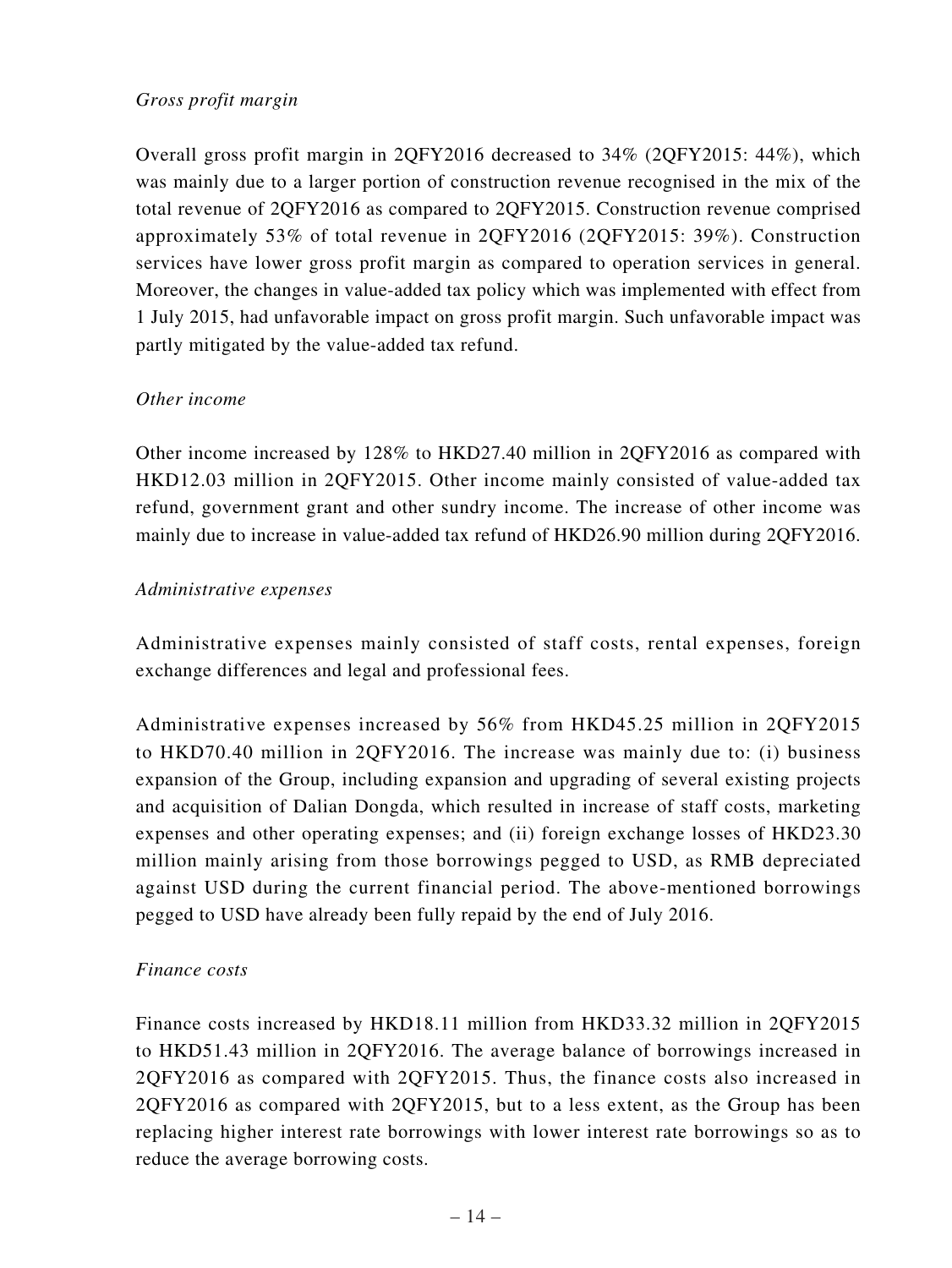#### *Income tax*

Income tax expense in 2QFY2016 mainly consisted of current PRC income tax of HKD19.33 million (2QFY2015: HKD30.61 million) and deferred tax expense of HKD33.53 million (2QFY2015: HKD13.59 million). The increase in deferred tax expense was mainly due to: (i) recognition of construction profits; and (ii) change in calculation of deferred tax as certain expenses were not deductible pursuant to requirements of the local tax bureau.

## **Statement of Financial Position**

#### *Assets*

The total assets of the Group increased from HKD13.94 billion as at 31 December 2015 to HKD15.00 billion as at 30 June 2016, representing a growth of 8%. The increase in total assets was mainly attributable to the increase of service concession financial receivables and cash and cash equivalents.

Cash and cash equivalents increase from HKD1.77 billion as at 31 December 2015 to HKD2.45 billion as at 30 June 2016. The increase was mainly due to the net proceeds from bank borrowings during 1HFY2016.

Service concession financial receivables (including both current and non-current) increased from HKD8.61 billion as at 31 December 2015 to HKD9.02 billion as at 30 June 2016, representing an increase of HKD0.41 billion. The increase in service concession financial receivables was mainly attributable to the recognition of construction revenue for several water plants during the current financial period.

Trade and other receivables (including both current and non-current) of the Group increased by HKD58.11 million from HKD681.05 million as at 31 December 2015 to HKD739.16 million as at 30 June 2016. Trade receivables increased by HKD51.11 million to HKD515.55 million as at 30 June 2016 mainly due to the seasonal settlement pattern, as customers normally settled greater portion of trade receivables towards financial year end. Other receivables (including both current and non-current) increased by HKD7.00 million during 1HFY2016 mainly due to the increase in prepayments for construction work, receivables from value-added tax refund and tender deposits.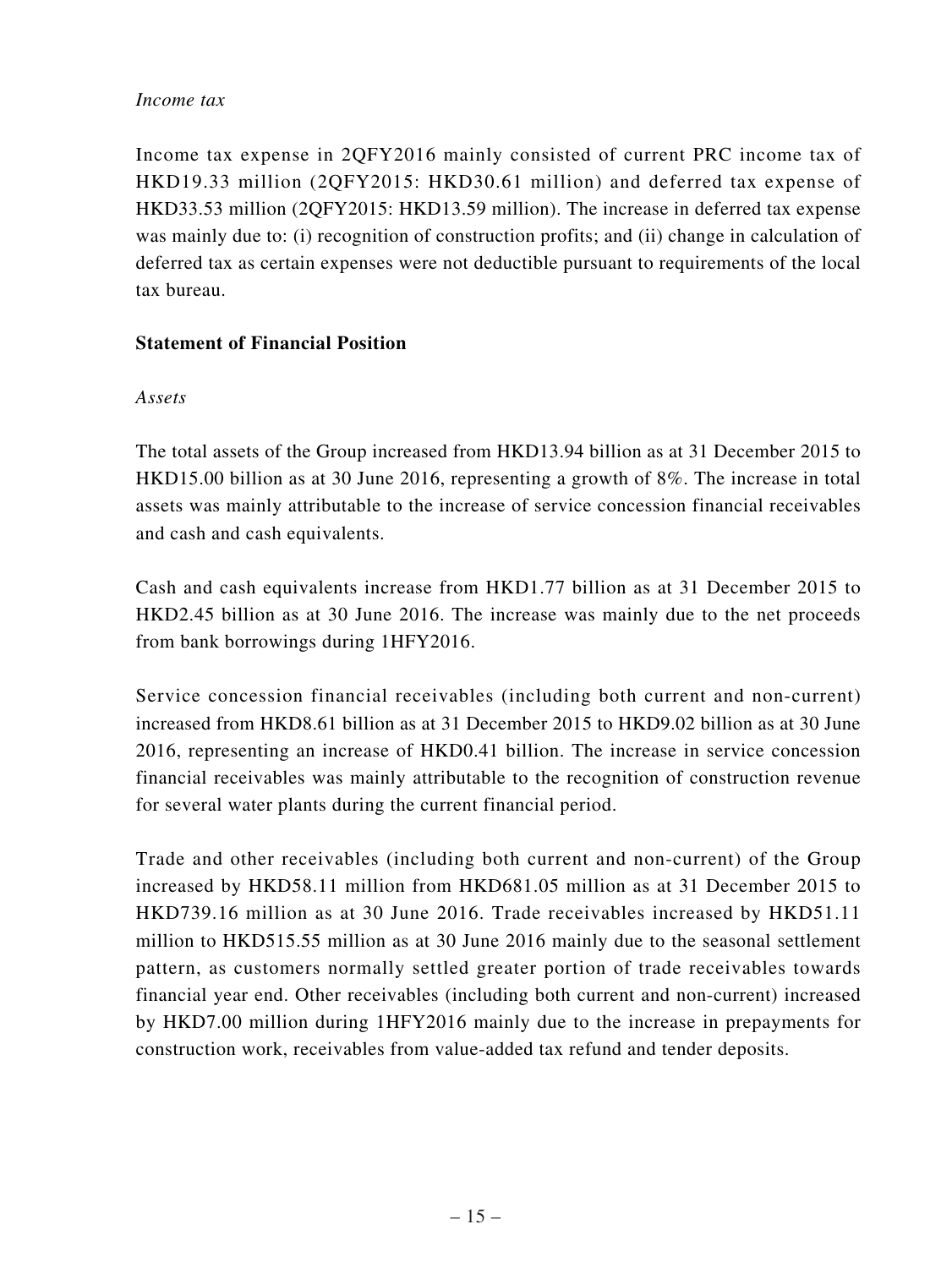# *Liabilities*

Total borrowings (including both current and non-current) increased by HKD814.28 million. The movement was mainly due to receipt of the proceeds from bank borrowings amounting to approximately HKD2,677.27 million, offset by repayment made for bank borrowings and other loans amounting to HKD1,818.22 million in 1HFY2016.

The current portion of trade and other payables increased by HKD133.96 million mainly due to the increase of trade and other payable to third parties. Non-current other payables as of 30 June 2016 represented the amounts due to related parties amounting to HKD238.20 million.

Dividend payable represented dividend payable to a non-controlling shareholder of a PRC subsidiary.

The Group was in a net current asset position of HKD815.26 million as at 30 June 2016, a increase of HKD422.91 million from HKD392.35 million as at 31 December 2015.

# *Equity*

The Group's total equity amounted to HKD7.40 billion as at 30 June 2016 (31 December 2015: HKD7.30 billion). The increase was mainly due to the following: (i) net profit amounting to HKD187.52 million recognised in 1HFY2016; (ii) the contribution from a non-controlling shareholder of a PRC subsidiary during the current financial period; and (iii) the foreign currency translation loss of HKD116.17 million arising from the depreciation of RMB against HKD recognised in 1HFY2016 which has been accounted for under other comprehensive income.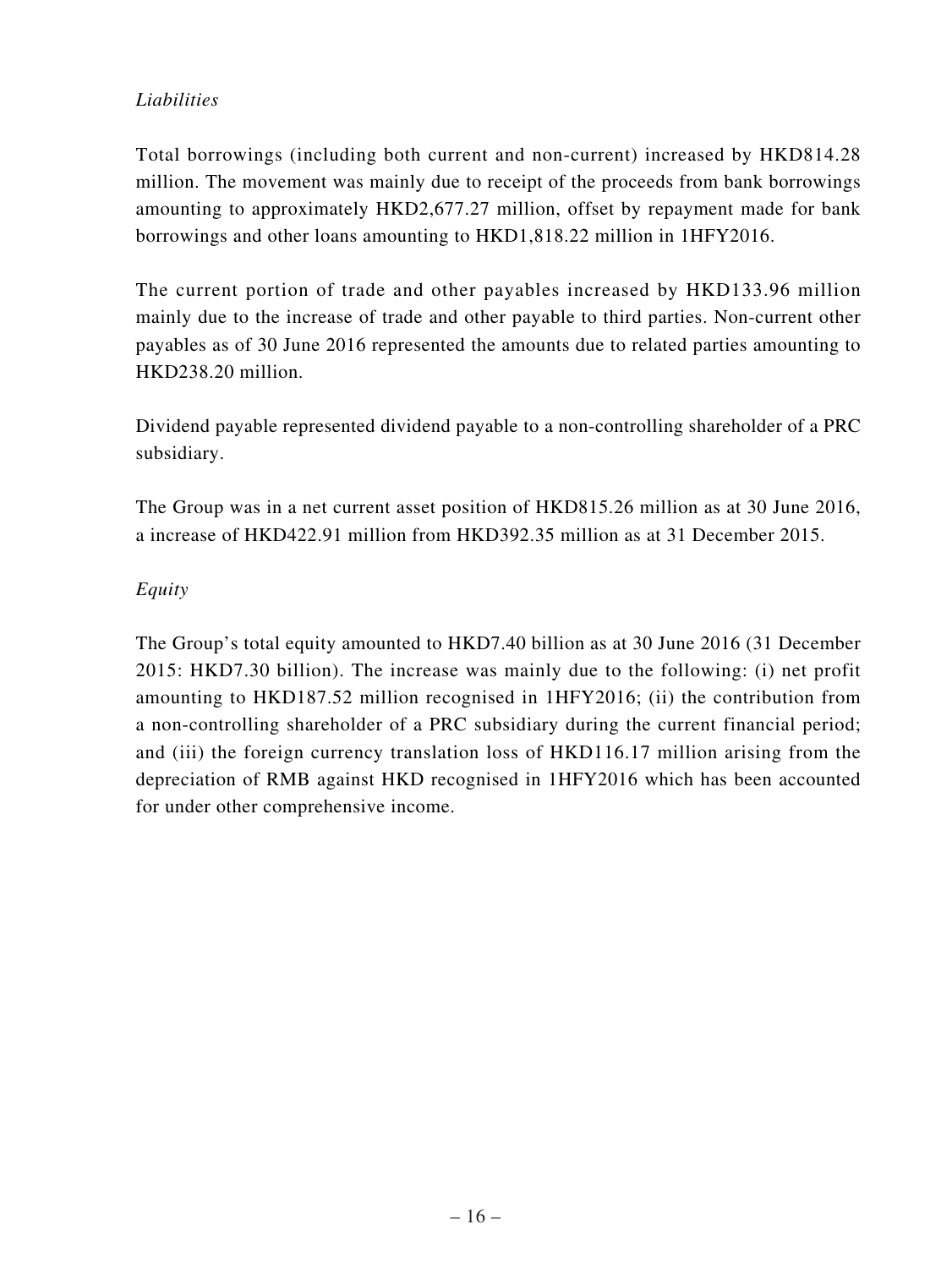## **Cash Flow Statement**

Cash and cash equivalents increased from HKD1,768.99 million as at 31 December 2015 to HKD2,445.02 million as at 30 June 2016. Cash and cash equivalents included in the consolidated statement of cash flow comprised of the following:

|                                                      | 30 June        | 31 December    |
|------------------------------------------------------|----------------|----------------|
|                                                      | 2016           | 2015           |
|                                                      | <b>HKD'000</b> | <b>HKD'000</b> |
| Cash and cash equivalents per statement of           |                |                |
| financial position                                   | 2,445,020      | 1,768,990      |
| Less: Restricted bank deposits                       | (607, 023)     | (480, 440)     |
| Cash and cash equivalents per statement of cash flow | 1,837,997      | 1,288,550      |

#### *Net cash flow from operating activities*

The Group had cash inflow of HKD198.71 million before changes in working capital during the current financial period (2QFY2015: HKD194.41 million). Changes in working capital and payment of income tax resulted in cash outflow of HKD250.29 million and HKD43.42 million respectively. As a result, the Group recorded a net cash outflow of HKD95.00 million from operating activities. The changes in working capital arose mainly from:

- (1) increase in service concession financial receivables by HKD422.76 million;
- (2) decrease in trade and other receivables by HKD121.09 million;
- (3) increase in trade and other payables by HKD51.31 million; and
- (4) decrease in inventories by HKD0.07 million.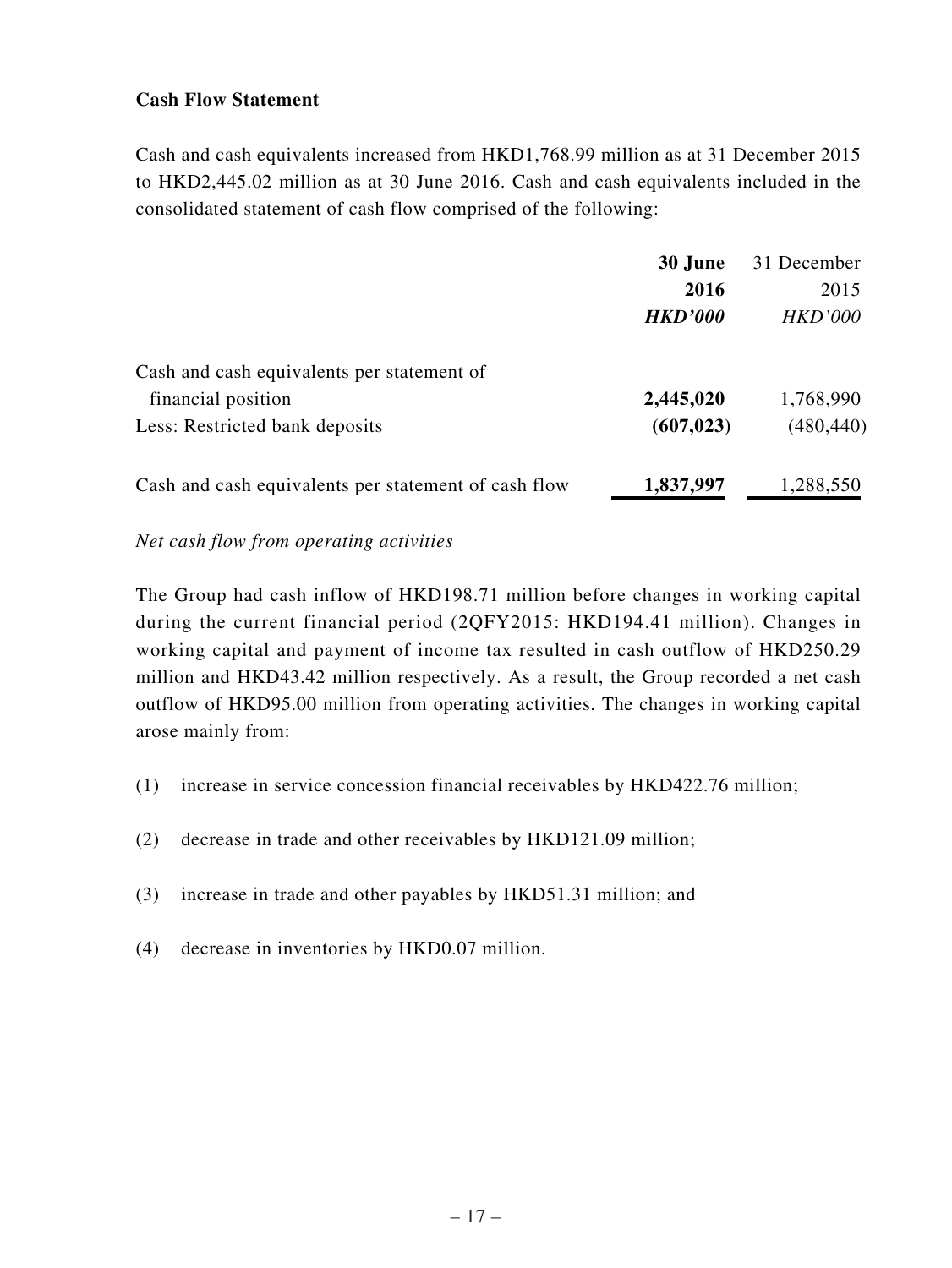### *Net cash from investing activities*

In 2QFY2016, the Group recorded a net cash outflow of HKD3.40 million from investing activities. The cash outflow was mainly resulted from net payment for property, plant and equipment.

#### *Net cash from financing activities*

The Group recorded a net cash inflow from financing activities of HKD1,005.24 million in 2QFY2016. The net cash outflow was caused by:

- (1) net proceeds from bank borrowings of HKD811.73 million;
- (2) cash dividend paid to shareholders of HKD11.88 million;
- (3) decrease in restricted bank deposits of HKD176.93 million;
- (4) net decrease in amount due to related parties of HKD1.85 million;
- (5) interest payment of HKD51.43 million; and
- (6) contribution from a non-controlling shareholder of HKD81.74 million.

#### **Subsequent events**

Nil.

**9. Where a forecast, or a prospect statement, has been previously disclosed to shareholders, any variance between it and the actual results.**

None.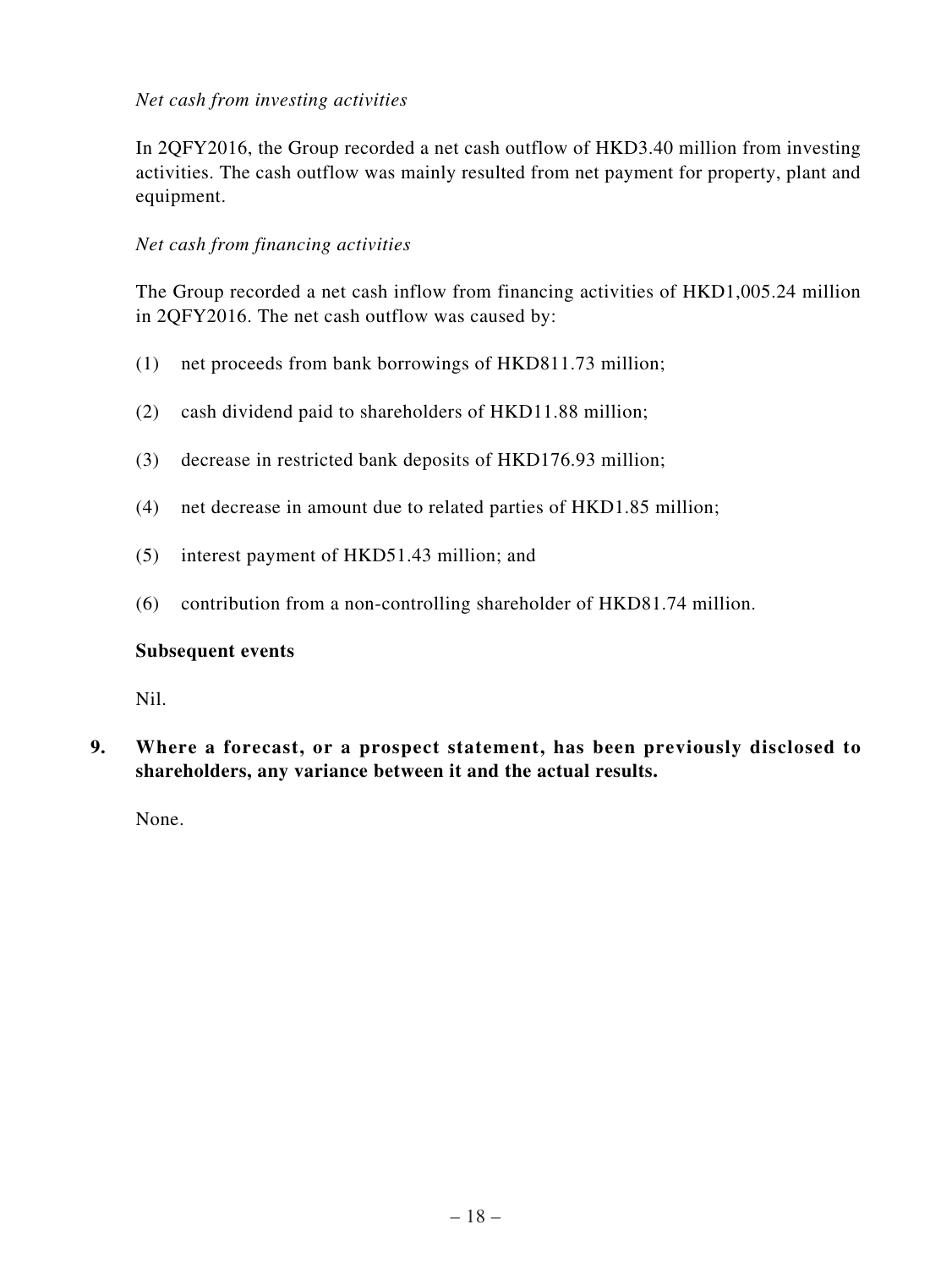## **10. A commentary at the date of the announcement of the competitive conditions of the industry in which the group operates and any known factors or events that may affect the group in the next reporting year and the next 12 months.**

In 1HFY2016, with a series of acquisitions and integrations, the Group's operation scale emerged into a new stage. Development coverage and business scope continued to expand. The acquired projects were successfully transformed. In addition, the Group was included into MSCI China Small Cap Index for the first time, reflecting the attention and recognition of capital market over the Group's business development and prospect. During the period, the Group successfully obtained four new projects, which require a total estimated investment of RMB2.05 billion and contribute an additional waste water treatment capacity of  $455,000$  m<sup>3</sup> per day. In particular, obtaining publicprivate partnership ("PPP") project for construction of "sponge city" of Zhenjiang was a milestone of the Group, representing a solid step in developing a new business area.

2016 is the first year of the 13th Five-Year Plan. The environment problem continues to be the focus. After issuing the "Air Pollution Prevention and Control Plan" (also known as "Clean Air Action Plan") and "Water Pollution Prevention and Control Plan" (also known as "Clean Water Action Plan"), the State Council of China issued "Soil Pollution Prevention and Control Plan" (also known as "Clean Soil Action Plan") in May this year to implement the most rigorous environment protection system and continuously improve environmental quality. On the other hand, the country encouraged reformation of the industry from being government-led to being marketized and the participation of social capital in the environmental governance. The government will adopt PPP model extensively in environmental water sector, such as in waste water treatment, river-basin ecological repair and sponge cities, resulting in significant development of PPP model and broader access to markets for the Group.

In 1HFY2016, despite facing macro trends such as subdued global economic outlook and slowing economic growth in China as well as fierce competitions in the industry, the Group has strong confidence in overcoming challenges to actively expand into new areas and new business segments. The Group will improve internal management and seek for appropriate projects in order to achieve a steady and healthy growth.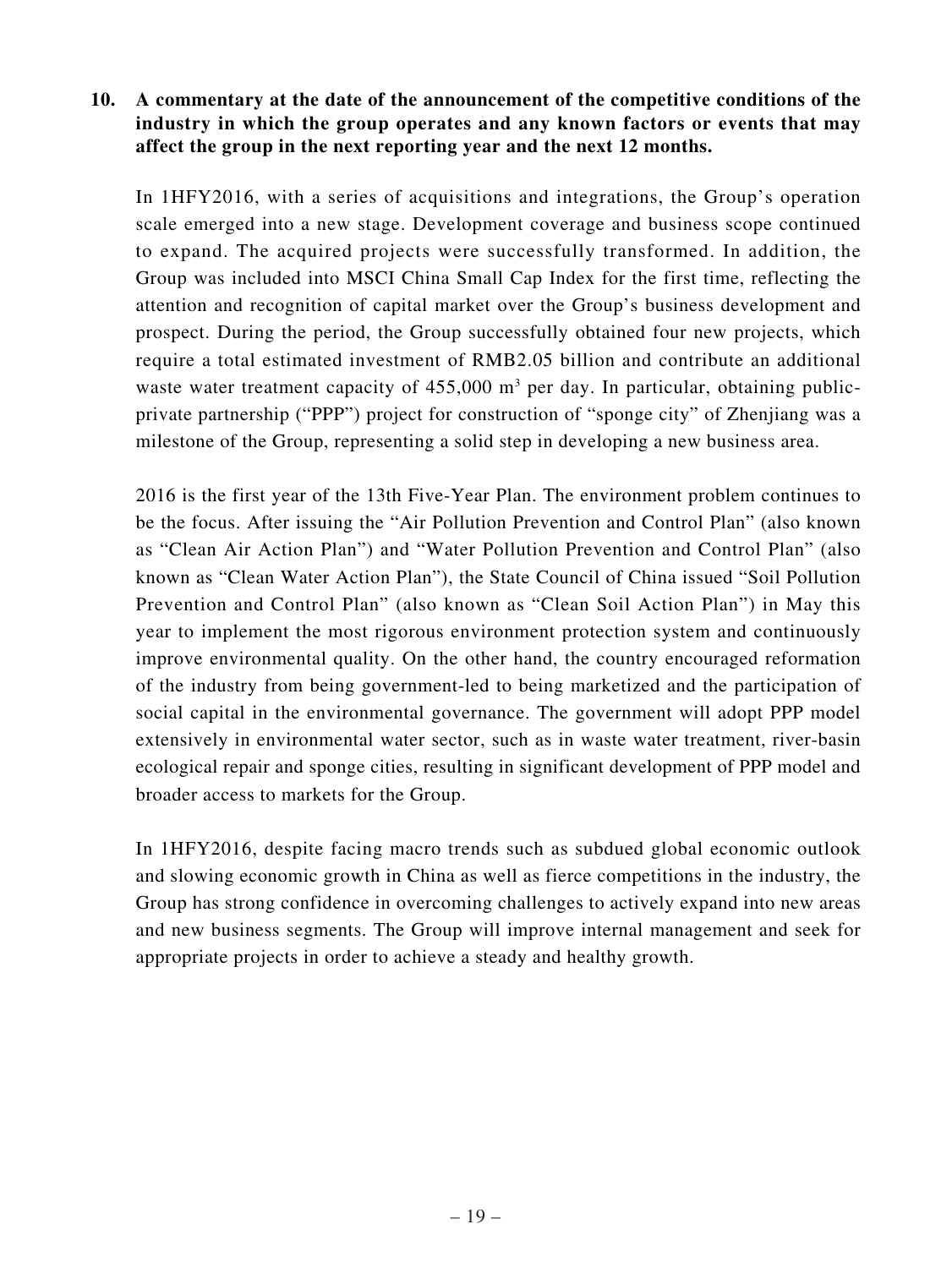### **11. Dividend**

*(a) Current financial period reported on*

Nil.

- *(b) Corresponding period of the immediately preceding financial year* Not applicable.
- *(c) Date payable*

Not applicable.

*(d) Books closure date*

Not applicable.

**12. If no dividend has been declared/recommended, a statement to that effect.**

Not applicable

**13. If the group has obtained a general mandate from shareholders for IPTs, the aggregate value of such transactions as required under Rule 920(1)(a)(ii). If no IPT mandate has been obtained, a statement to that effect.**

During the current financial period, the Group does not have any general mandate from shareholders for Interested Person Transaction.

#### **14. Status on the use of net proceeds raised from share placement and issue of MTN.**

On 21 April 2015, the Company issued 120,690,957 shares to International Finance Corporation and Dalvey Asset Holding Ltd at an issue price of SGD0.94 per share (the "Share Placement"). Net proceeds received by the Company from the Share Placement amounted to approximately HKD659,031,000.

As stated in the announcement issued by the Company on 28 April 2016, the proceeds of the Share Placement were fully utilised as working capital purposes to fund the growth and expansion of the Company's business.